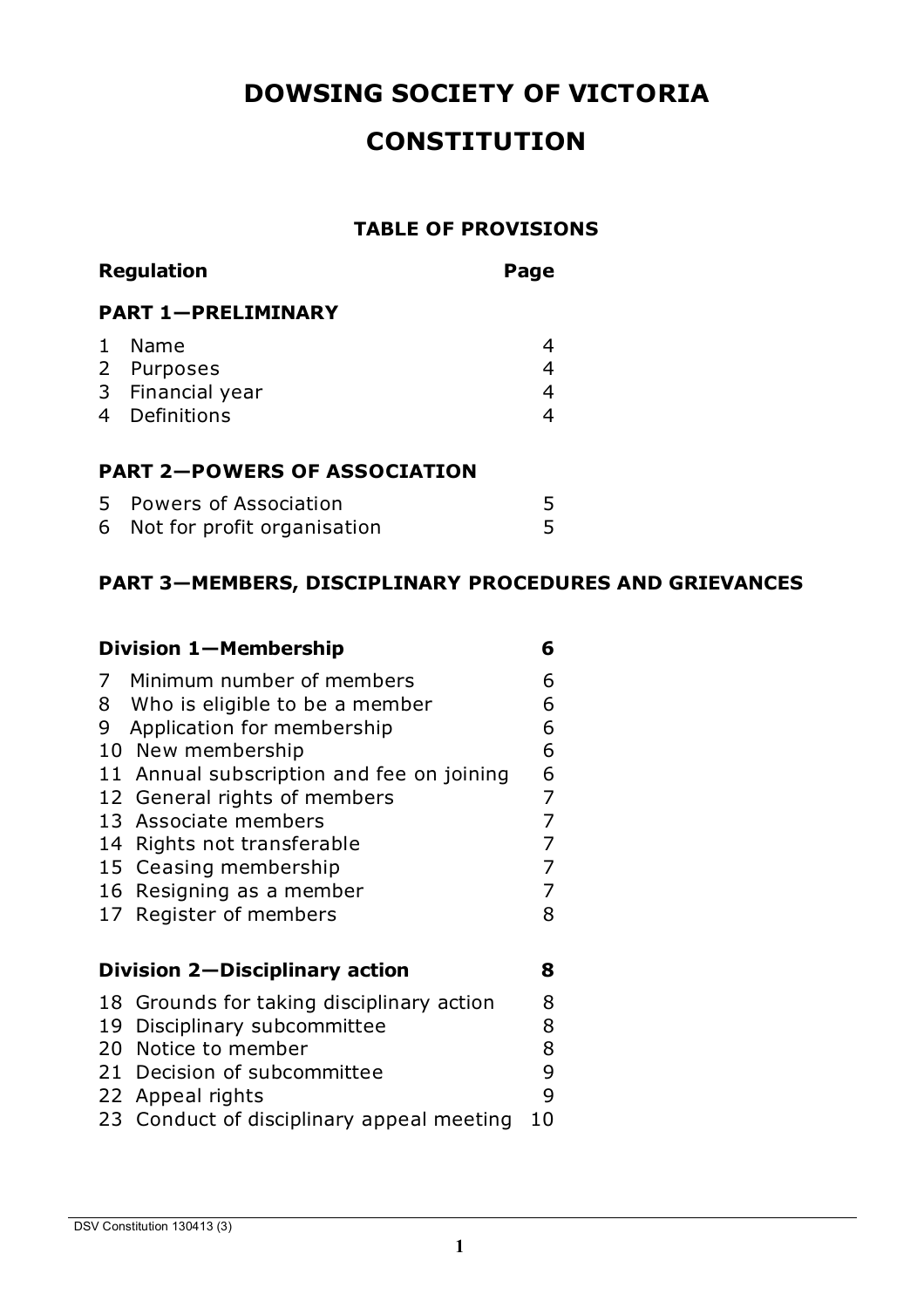**Division 3—Grievance procedure 10**

| 24 Application                                    | 10 |
|---------------------------------------------------|----|
| 25 Parties must attempt to resolve the dispute 10 |    |
| 26 Appointment of mediator                        | 10 |
| 27 Mediation process                              | 11 |
| 28 Failure to resolve dispute by mediation 11     |    |

## **PART 4—GENERAL MEETINGS OF THE ASSOCIATION**

| 29 Annual general meetings                               | 11 |
|----------------------------------------------------------|----|
| 30 Special general meetings                              | 13 |
| 31 Special general meeting held at request of members 13 |    |
| 32 Notice of general meetings                            | 13 |
| 33 Proxies                                               | 14 |
| 34 Use of technology                                     | 13 |
| 35 Quorum at general meetings                            | 13 |
| 36 Adjournment of general meeting                        | 15 |
| 37 Voting at general meeting                             | 16 |
| 38 Special resolutions                                   | 16 |
| 39 Determining whether resolution carried 16             |    |
| 40 Minutes of general meeting                            |    |

#### **PART 5—COMMITTEE**

| Division 1-Powers of Committee | 16 |
|--------------------------------|----|
| 41 Role and powers             | 17 |
| 42 Delegation                  | 18 |

## **Division 2—Composition of Committee and duties of members 18**

| 43 Composition of Committee     | 18  |
|---------------------------------|-----|
| 44 General Duties               | 18  |
| 45 President and Vice-President | 19  |
| 46 Secretary                    | 19  |
| 47 Treasurer                    | 1 Q |
|                                 |     |

## **Division 3—Election of Committee members and tenure of office 20**

| 49 Positions to be declared vacant | 20 |
|------------------------------------|----|
|                                    |    |
| 50 Nominations                     | 20 |
| 51 Election of President etc.      | 21 |
| 52 Election of ordinary members    | 21 |
| 53 Ballot                          | 19 |
| 54 Term of office                  | 20 |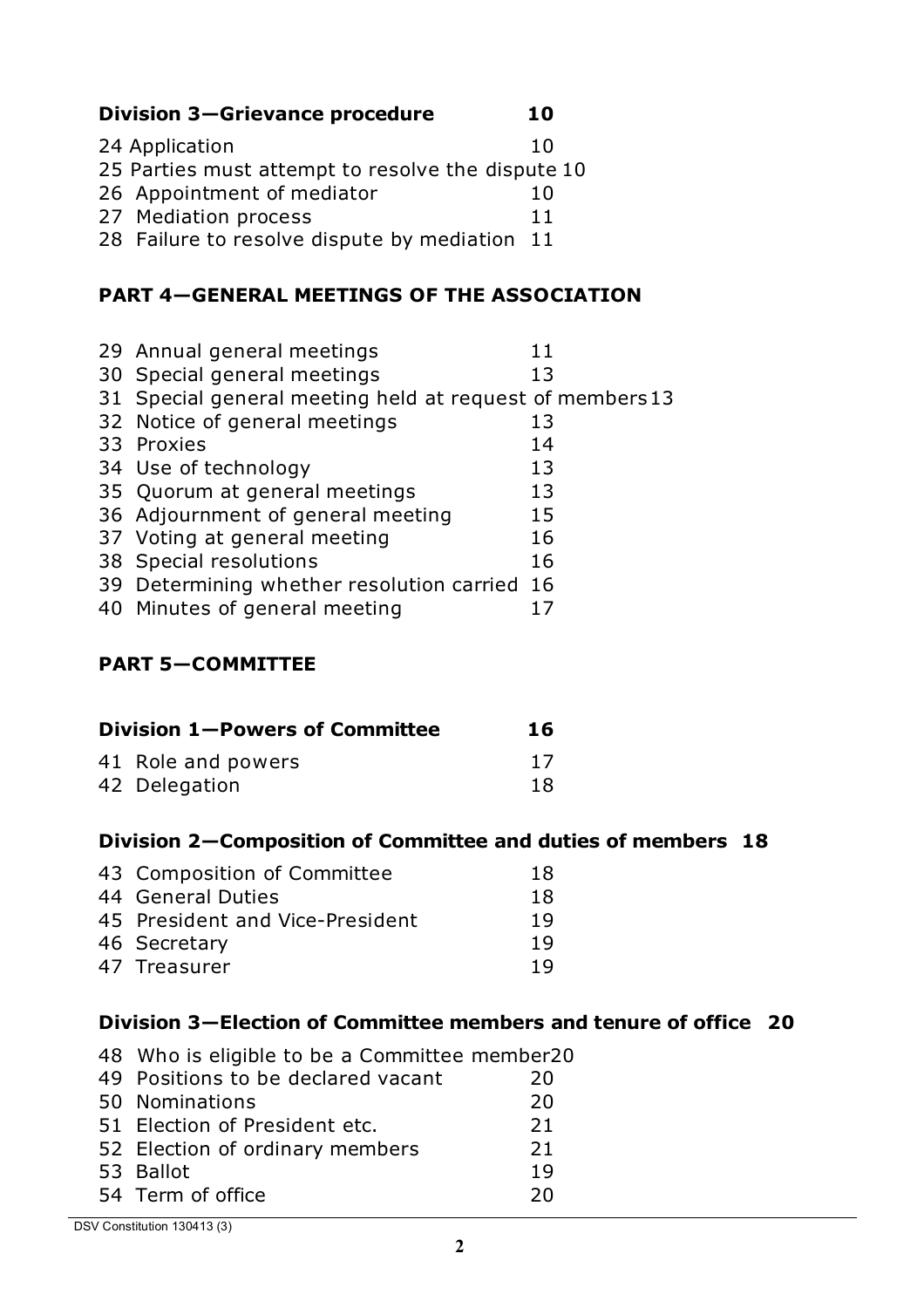| 55 Vacation of office                   | 20 |
|-----------------------------------------|----|
| 56 Filling casual vacancies             | 20 |
|                                         |    |
| <b>Division 4–Meetings of Committee</b> | 21 |
| 57 Meetings of Committee                | 21 |
| 58 Notice of meetings                   | 21 |
| 59 Urgent meetings                      | 21 |
| 60 Procedure and order of business      | 21 |
| 61 Use of technology                    | 22 |
| 62 Quorum                               | 22 |
| 63 Voting                               | 22 |
| 64 Conflict of interest                 | 22 |
| 65 Minutes of meeting                   | 23 |
| 66 Leave of absence                     | 23 |
|                                         |    |

# **PART 6—FINANCIAL MATTERS**

| 67 Source of funds      | 23  |
|-------------------------|-----|
| 68 Management of funds  | 23  |
| 69 Financial records    | -23 |
| 70 Financial statements | -24 |
|                         |     |

#### **PART 7—GENERAL MATTERS**

| 71 Registered address                            | 24 |
|--------------------------------------------------|----|
| 72 Notice requirements                           | 24 |
| 73 Custody and inspection of books and records25 |    |
| 74 Winding up and cancellation                   | 25 |
| 75 Alteration of Rules                           | 26 |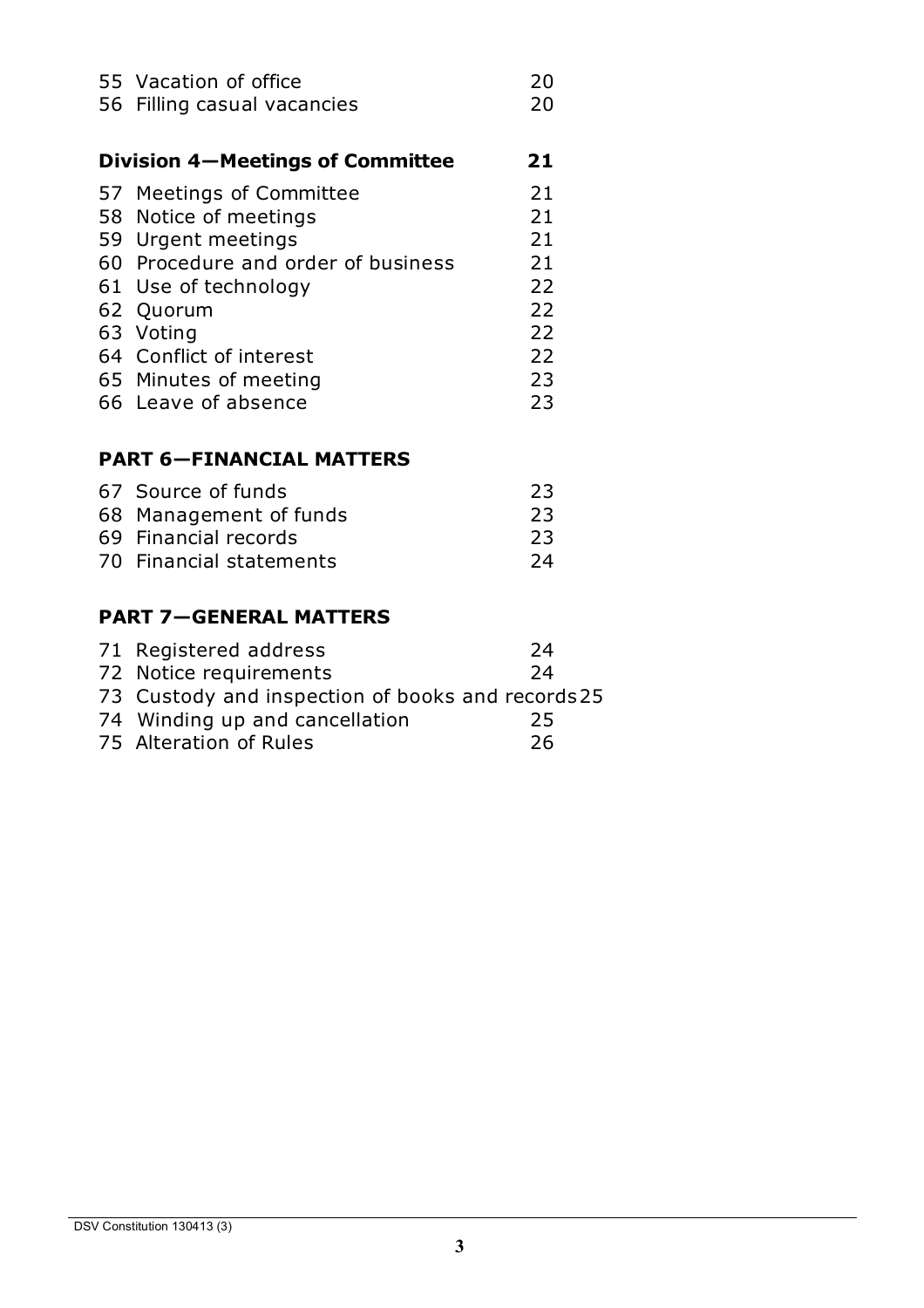# **DOWSING SOCIETY OF VICTORIA INCORPORATED CONSTITUTION**

#### **PART 1—PRELIMINARY**

#### **1. Name**

The name of the incorporated association is "Dowsing Society of Victoria Incorporated" and it shall be hereinafter referred to as the DSV.

#### **2. Purposes**

The purposes of the association are-

(1) To provide a forum for the exchange of information between people interested in dowsing.

(2) To investigate objectively, dowsing phenomena, techniques and applications.

(3) To promote the highest standards of integrity and objectivity amongst dowsers.

(4) To assist dowsers to develop their ability to solve dowsing problems.

- (5) To act as a contact medium between dowsers and the general public.
- (6) To do whatever might further the objects and interests of the DSV.

#### **3. Financial year**

The financial year of the Association is each period of 12 months starting on the  $1^{st}$  January and ending on  $31^{st}$  December.

#### **4. Definitions**

In these Rules—

*absolute majority*, of the Committee, means a majority of the committee members currently holding office and entitled to vote at the time (as distinct from a majority of committee members present at a committee meeting);

*associate member*, means a member referred to in rule 13(a*)*

*Chairperson,* of a general meeting or committee meeting, means the person chairing the meeting as required under rule 45;

*Committee* means the Committee having management of the business of the Association;

*committee meeting* means a meeting of the Committee held in accordance with these Rules;

*committee member* means a member of the Committee elected or appointed under Division 3 of Part 5;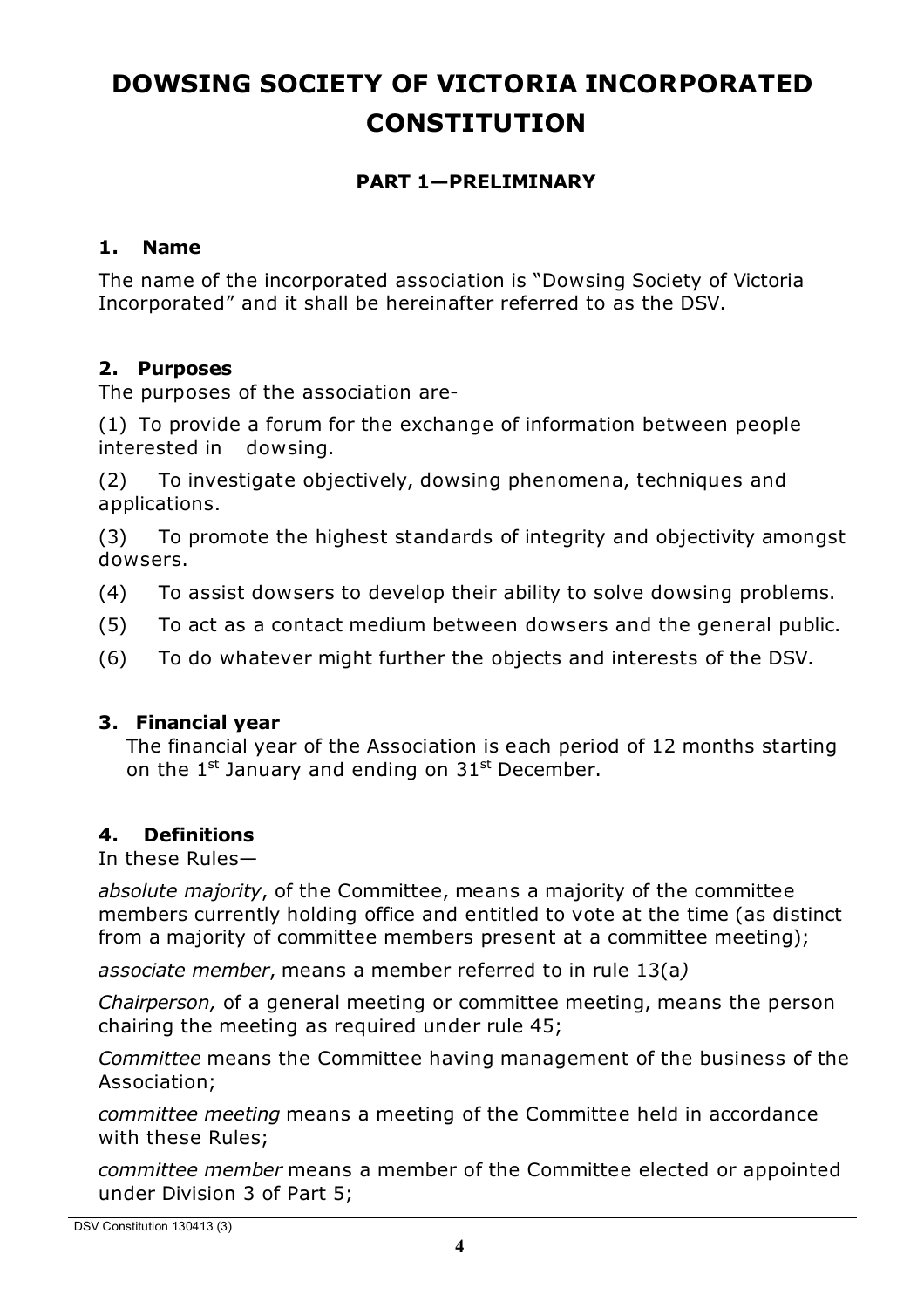*disciplinary appeal meeting* means a meeting of the members of the Association convened under rule 22(c);

*disciplinary meeting* means a meeting of the Committee convened for the purposes of rule 21;

*disciplinary subcommittee* means the subcommittee appointed under rule 19;

*financial year* means the 12 month period specified in rule 3;

*general meeting* means a general meeting of the members of the Association convened in accordance with Part 4 and includes an annual general meeting, a special general meeting and a disciplinary appeal meeting;

*member* means a member of the Association;

*member entitled to vote* means a member who under rule 12(b) is entitled to vote at a general meeting;

*special resolution* means a resolution that requires not less than threequarters of the members voting at a general meeting, whether in person or by proxy, to vote in favour of the resolution;

*the Act* means the Associations Incorporation Reform Act 2012 and includes any regulations made under that Act;

*the Registrar* means the Registrar of Incorporated Associations.

# **PART 2—POWERS OF ASSOCIATION**

## **5. Powers of Association**

a. Subject to the Act, the Association has power to do all things incidental or conducive to achieve its purposes.

- b. Without limiting sub rule (1), the Association may—
- i. open and operate accounts with financial institutions;
- ii. invest its money in any security in which trust monies may lawfully be invested;
- iii. raise and borrow money on any terms and in any manner as it thinks fit;
- iv. secure the repayment of money raised or borrowed, or the payment of a debt or liability;
- v. appoint agents to transact business on its behalf;
- vi. enter into any other contract it considers necessary or desirable.

c. The Association may only exercise its powers and use its income and assets (including any surplus) for its purposes.

# **6. Not for profit organisation**

a. The Association must not distribute any surplus, income or assets directly or indirectly to its members.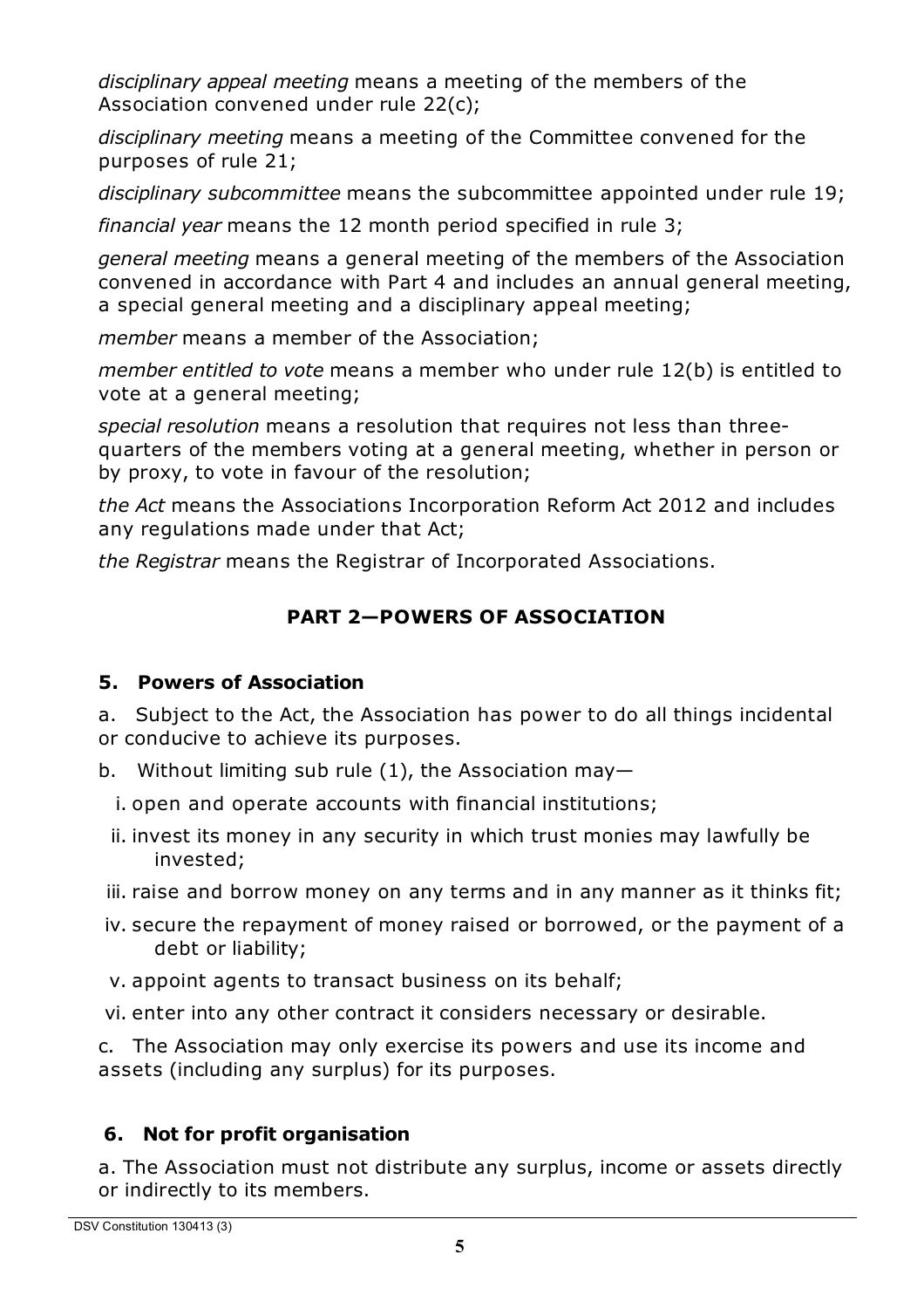b. Sub rule (1) does not prevent the Association from paying a member—

i. reimbursement for expenses properly incurred by the member; or

ii. for goods or services provided by the member—

if this is done in good faith on terms no more favourable than if the member was not a member.

# **PART 3—MEMBERS, DISCIPLINARY PROCEDURES AND GRIEVANCES**

# **Division 1—Membership**

#### **7. Minimum number of members**

The Association must have at least 5 members.

## **8. Who is eligible to be a member**

a. Any person who supports the purposes of the Association is eligible for membership.

b. Persons under the age of eighteen years shall be eligible to join as family members, but they shall not be entitled to hold office or vote at meetings of the DSV.

c. A properly constituted Annual General Meeting or Special General Meeting may appoint any person as an honorary member or honorary life member of the DSV in recognition of services rendered in promoting the interests and objects of the DSV

# **9. Application for membership**

a. To apply to become a member of the Association, a person must submit a written application to a committee member stating that the person—

- i. wishes to become a member of the Association; and
- ii. supports the purposes of the Association; and

iii. agrees to comply with these Rules.

b. The application—

- i. must be signed by the applicant; and
- ii. must be accompanied by the annual subscription and joining fee.

# **10. New membership**

a. On the receipt of the subscription and as soon as practicable, the name and address of the new member, and the date of becoming a member, must be recorded in the register of members (data base).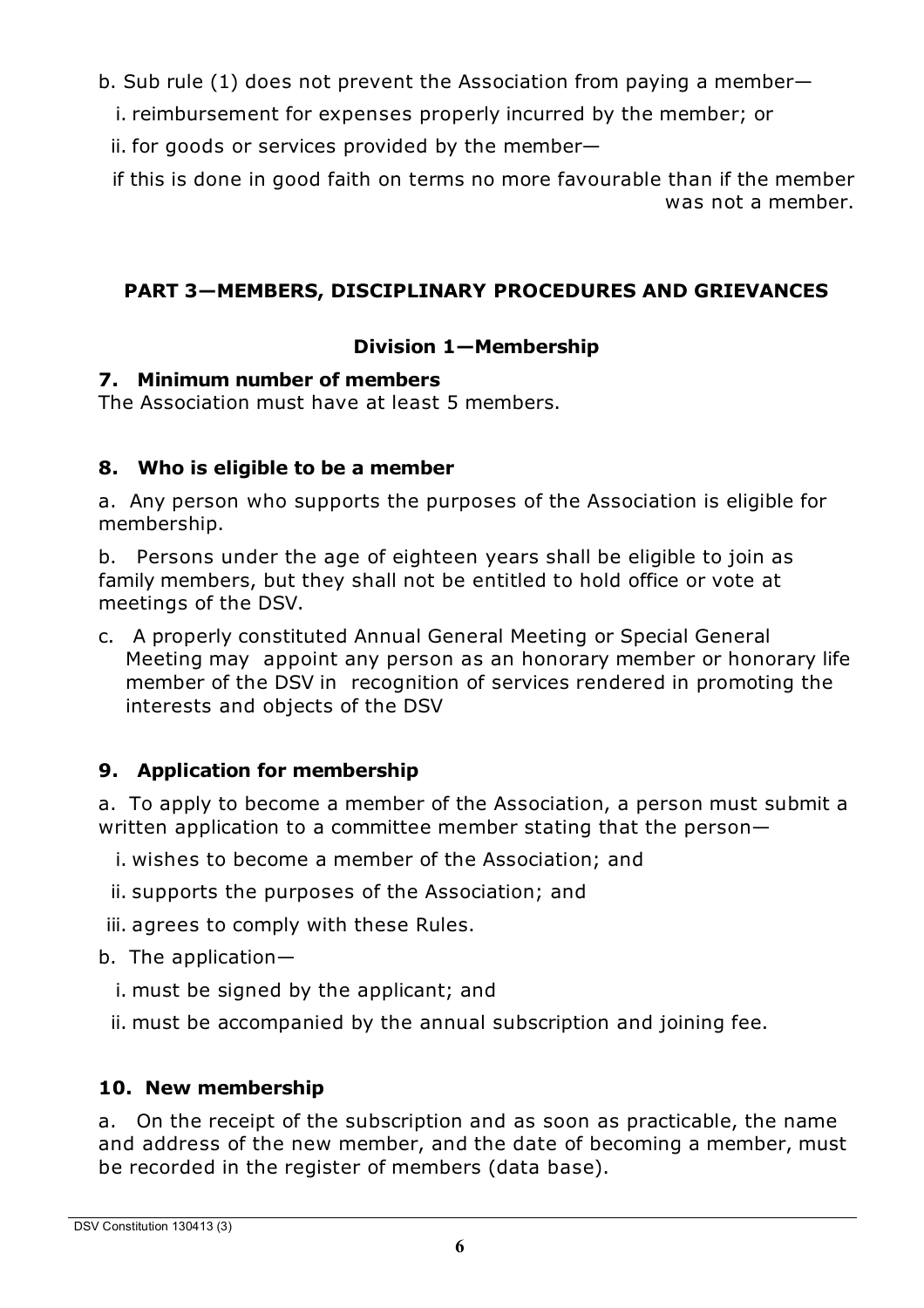b. A person becomes a member of the Association and, subject to rule 12(b) is entitled to exercise his or her rights of membership from the date, on which the person pays the annual subscription.

# **11. Annual subscription**

- a. Prior to each annual general meeting, the Committee must determine
	- i. the amount of the annual subscription for the following financial year; and
	- ii. the date for payment of the annual subscription.

b. The Committee may determine that any new member who joins after the start of a financial year must, for that financial year, pay a fee equal to—

- i. the full annual subscription; or
- ii. a pro rata annual subscription based on the remaining part of the financial year;
- c. The rights of a member (including the right to vote) who has not paid the annual subscription by the due date are suspended until the subscription is paid.

# **12. General rights of members**

- a. A member of the Association who is entitled to vote has the right
	- i.to receive notice of general meetings and of proposed special resolutions in the manner and time prescribed by these Rules; and
	- ii.to submit items of business for consideration at a general meeting; and
	- iii.to attend and be heard at general meetings; and
	- iv.to vote at a general meeting; and
	- v.to have access to the minutes of general meetings and other documents of the Association as provided under rule 73; and
	- vi.to inspect the register of members.
- b. A member is entitled to vote if
	- i.the member is a member other than an associate member
	- ii.the member's membership rights are not suspended for any reason.

## **13. Associate members**

a. Any category of member as determined by the Committee (but usually living interstate or overseas unable to attend meetings, thus receiving no reduced entry fee, library or voting rights).

## **14. Rights not transferable**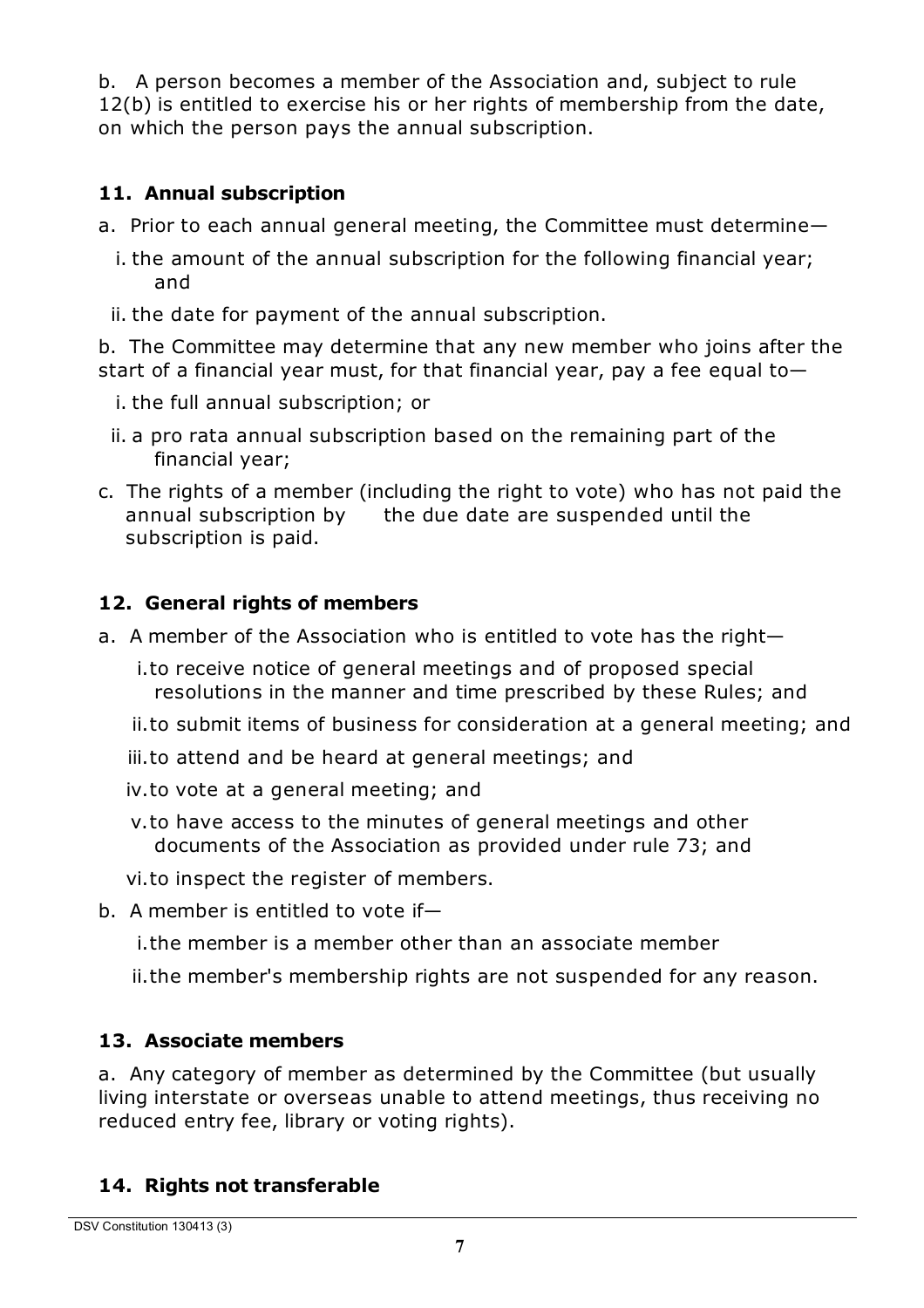a. The rights of a member are not transferable and end when membership ceases.

## **15. Ceasing membership**

- a. The membership of a person ceases on resignation, expulsion or death.
- b. If a person ceases to be a member of the Association, The Secretary (or nominee) must as soon as practicable, enter the date the person ceased to be a member in the register of members.

#### **16. Resigning as a member**

- a. A member may resign by notice in writing given to the Secretary.
- b. A member is taken to have resigned if the member's annual subscription is more than 12 months in arrears;

# **17. Register of members**

a. The Secretary (or nominee) must keep and maintain a register of members that includes—

- i. for each current member—
	- 1.the member's name;
	- 2.the address for notice last given by the member;
	- 3.the date of becoming a member;
	- 4. if the member is an honorary or life member, a note to that effect
	- 5. and any other information determined by the Committee;
- ii. for each former member, the date of ceasing to be a member

b. Any member may, at a reasonable time and free of charge, inspect the register of members.

## **Division 2—Disciplinary action**

## **18. Grounds for taking disciplinary action**

a. The Association may take disciplinary action against a member in accordance with this Division if it is determined that the member—

i. has failed to comply with these Rules; or

- ii. refuses to support the purposes of the Association; or
- iii. has engaged in conduct prejudicial to the Association.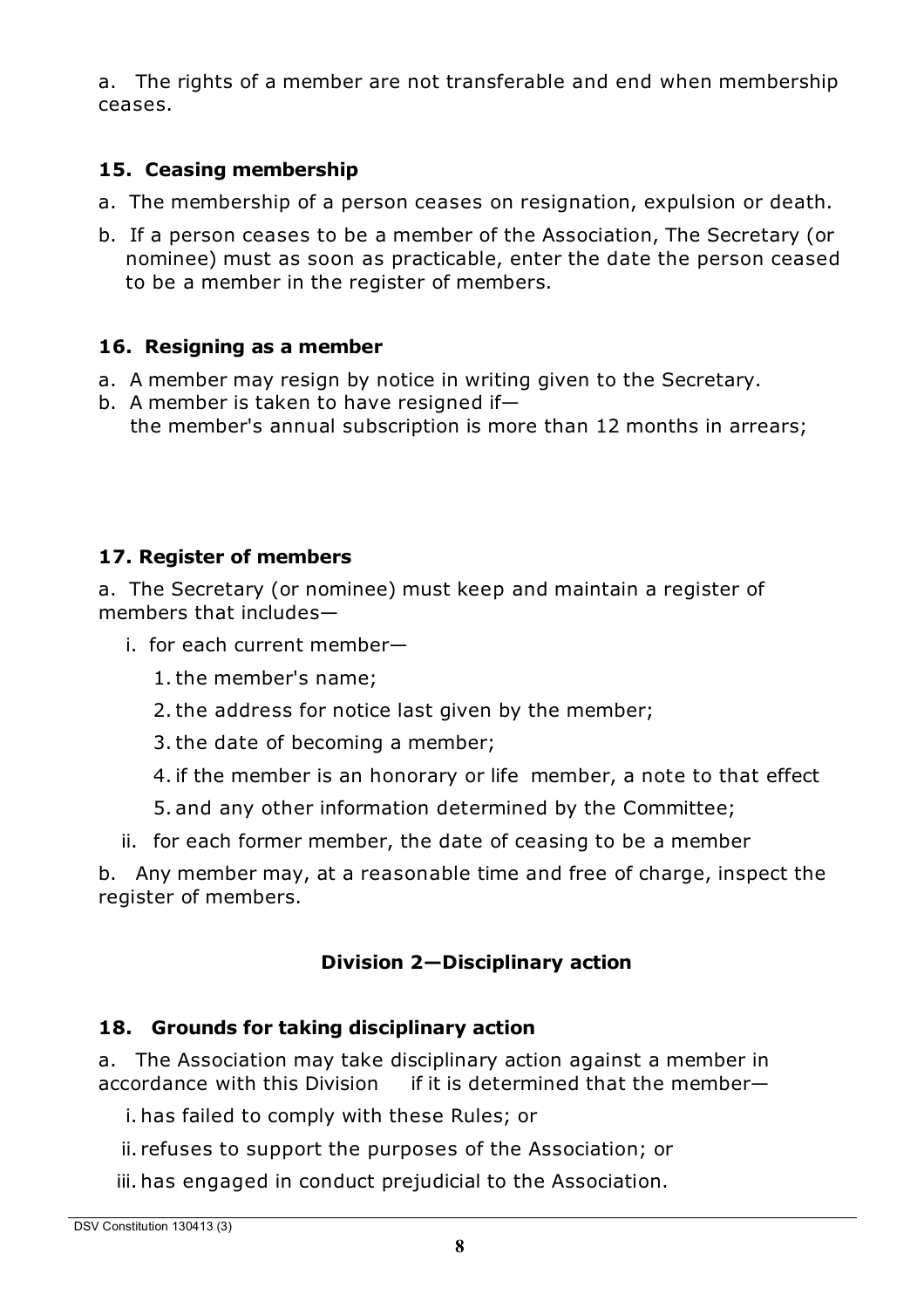#### **19. Disciplinary subcommittee**

- a. If the Committee is satisfied that there are sufficient grounds for taking disciplinary action against a member, the Committee must appoint a disciplinary subcommittee to hear the matter and determine what action, if any, to take against the member.
- b. The members of the disciplinary subcommittee—

may be Committee members, members of the Association or anyone else; but

must not be biased against, or in favour of, the member concerned.

#### **20. Notice to member**

- a. Before disciplinary action is taken against a member, the Secretary must give written notice to the member
	- i.stating that the Association proposes to take disciplinary action against the member; and
	- ii.stating the grounds for the proposed disciplinary action; and
	- iii.specifying the date, place and time of the meeting at which the disciplinary subcommittee intends to consider the disciplinary action (the disciplinary meeting); and

iv.advising the member that he or she may do one or both of the following—

1. attend the disciplinary meeting and address the disciplinary subcommittee at that meeting;

2. give a written statement to the disciplinary subcommittee at any time before the disciplinary meeting; and

- 3. setting out the member's appeal rights under rule 22
- b. The notice must be given no earlier than 28 days, and no later than 14 days, before the disciplinary meeting is held.

#### **21. Decision of subcommittee**

- a. At the disciplinary meeting, the disciplinary subcommittee must
	- i.give the member an opportunity to be heard; and

ii.consider any written statement submitted by the member.

b. After complying with sub rule (a), the disciplinary subcommittee may i.take no further action against the member; or

ii.subject to sub rule (c)—

1.reprimand the member; or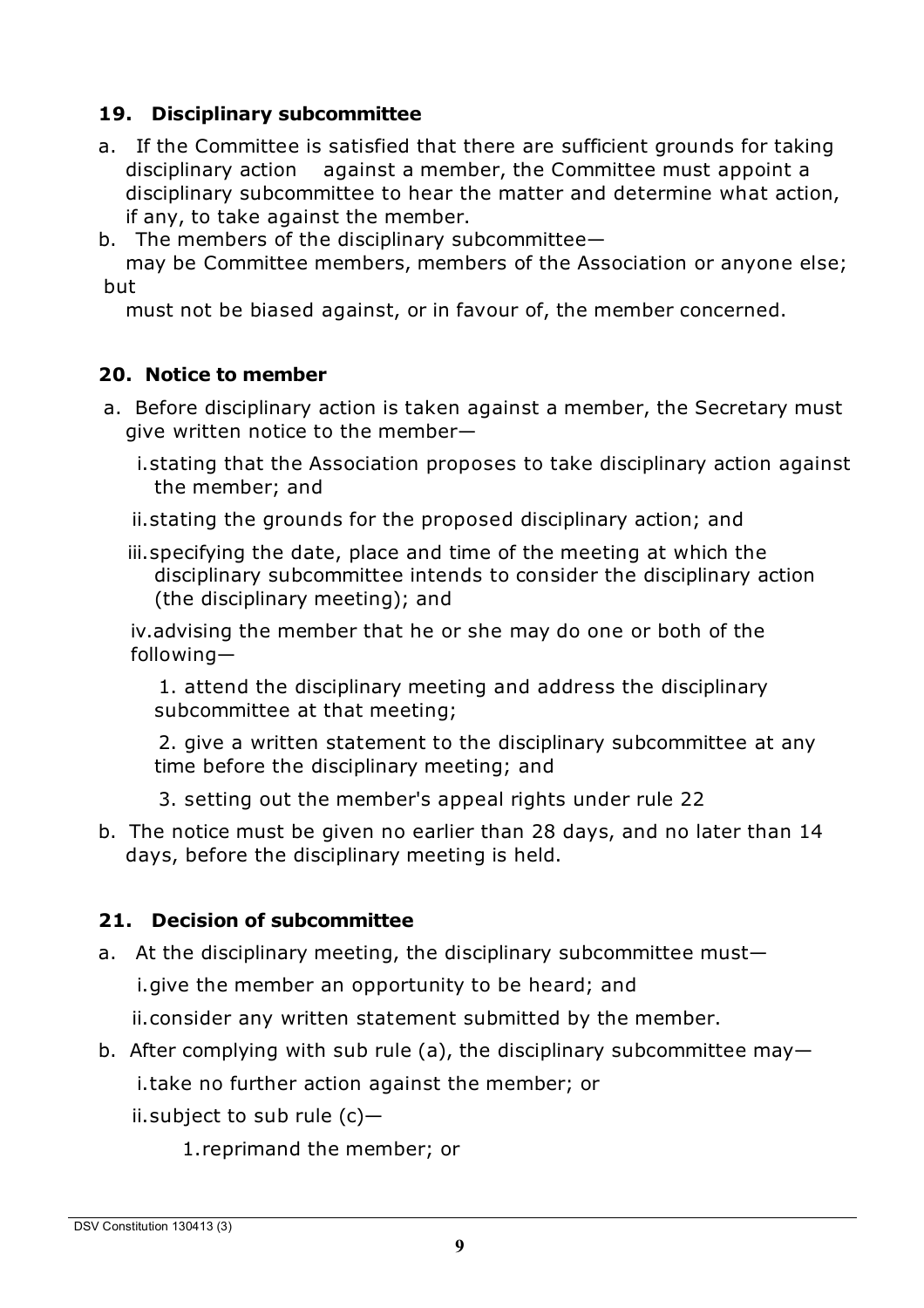- 2.suspend the membership rights of the member for a specified period; or
- 3.expel the member from the Association.
- c. The disciplinary subcommittee may not fine the member.
- d. The suspension of membership rights or the expulsion of a member by the disciplinary subcommittee under this rule takes effect immediately after the vote is passed.

# **22. Appeal rights**

- a. A person whose membership rights have been suspended or who has been expelled from the Association under rule 21 may give notice to the effect that he or she wishes to appeal against the suspension or expulsion.
- b. The notice must be in writing and given—

i.to the disciplinary subcommittee immediately after the vote to suspend or expel the person is taken; or

ii.to the Secretary not later than 48 hours after the vote.

- c. If a person has given notice under sub rule (b), a disciplinary appeal meeting must be convened by the Committee as soon as practicable, but in any event not later than 21 days, after the notice is received.
- d. Notice of the disciplinary appeal meeting must be given to each member of the Association who is entitled to vote as soon as practicable and must
	- i. specify the date, time and place of the meeting; and
	- ii. state—

1. the name of the person against whom the disciplinary action has been taken; and

2. the grounds for taking that action; and

3. that at the disciplinary appeal meeting the members present must vote on whether the decision to suspend or expel the person should be upheld or revoked.

## **23. Conduct of disciplinary appeal meeting**

- a. At a disciplinary appeal meeting
	- i.no business other than the question of the appeal may be conducted; and
	- ii.the Committee must state the grounds for suspending or expelling the member and the reasons for taking that action; and
	- iii.the person whose membership has been suspended or who has been expelled must be given an opportunity to be heard.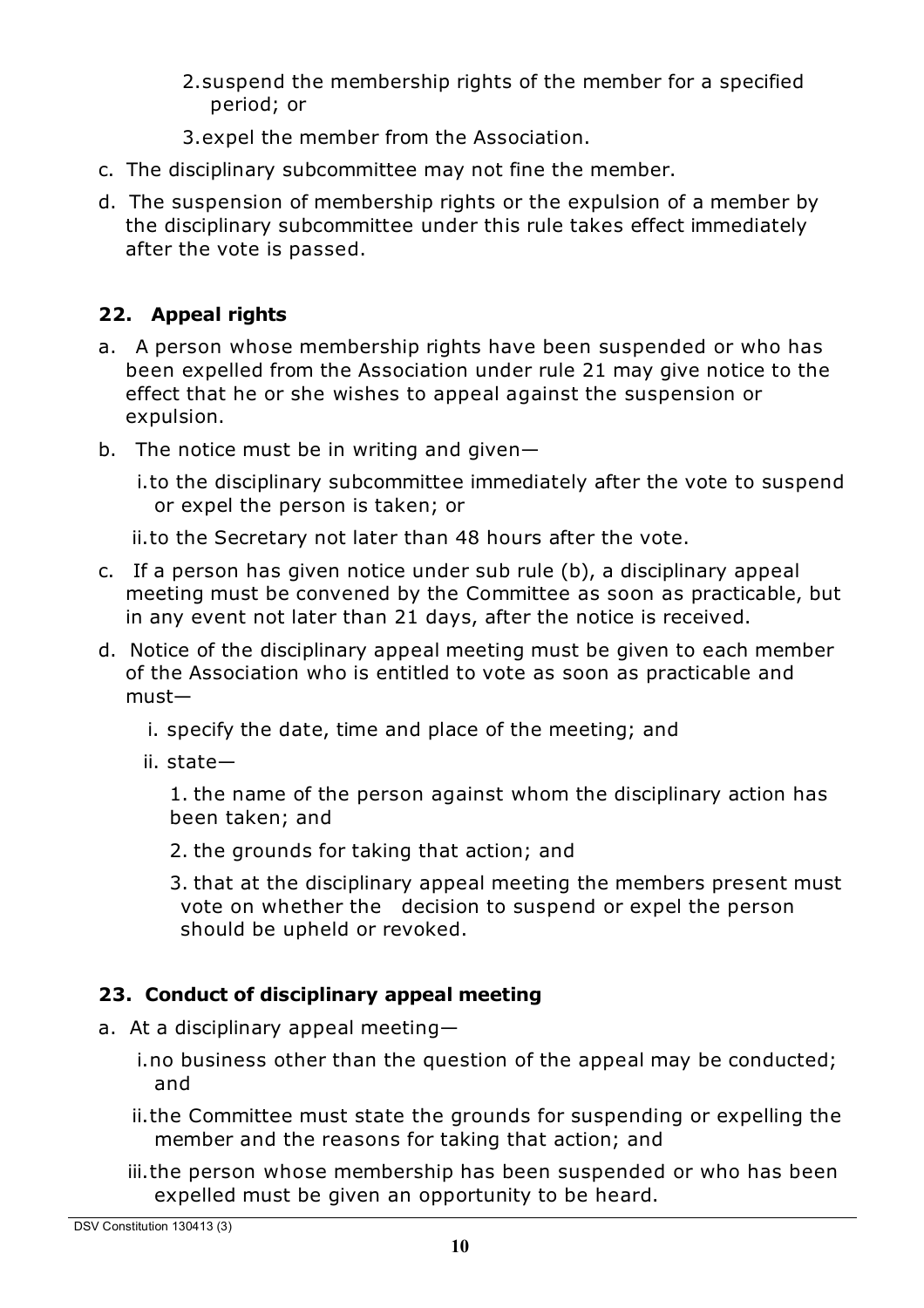- b. After complying with sub rule (a), the members present and entitled to vote at the meeting must vote by secret ballot on the question of whether the decision to suspend or expel the person should be upheld or revoked.
- c. A member may not vote by proxy at the meeting.

d. The decision is upheld if not less than three quarters of the members voting at the meeting vote in favour of the decision.

#### **Division 3—Grievance procedure**

#### **24. Application**

a. The grievance procedure set out in this Division applies to disputes under these Rules between—

- i.a member and another member;
- ii.a member and the Committee;
- iii.a member and the Association.

b. A member must not initiate a grievance procedure in relation to a matter that is the subject of a disciplinary procedure until the disciplinary procedure has been completed.

#### **25. Parties must attempt to resolve the dispute**

The parties to a dispute must attempt to resolve the dispute between themselves within 14 days of the dispute coming to the attention of each party.

#### **26. Appointment of mediator**

a. If the parties to a dispute are unable to resolve the dispute between themselves within the time required by rule 25, the parties must within  $10$  days $-$ 

i.notify the Committee of the dispute; and

ii.agree to or request the appointment of a mediator; and

iii.attempt in good faith to settle the dispute by mediation.

b. The mediator must be—

i.a person chosen by agreement between the parties; or

- ii.in the absence of agreement—
	- 1.if the dispute is between a member and another member—a person appointed by the Committee; or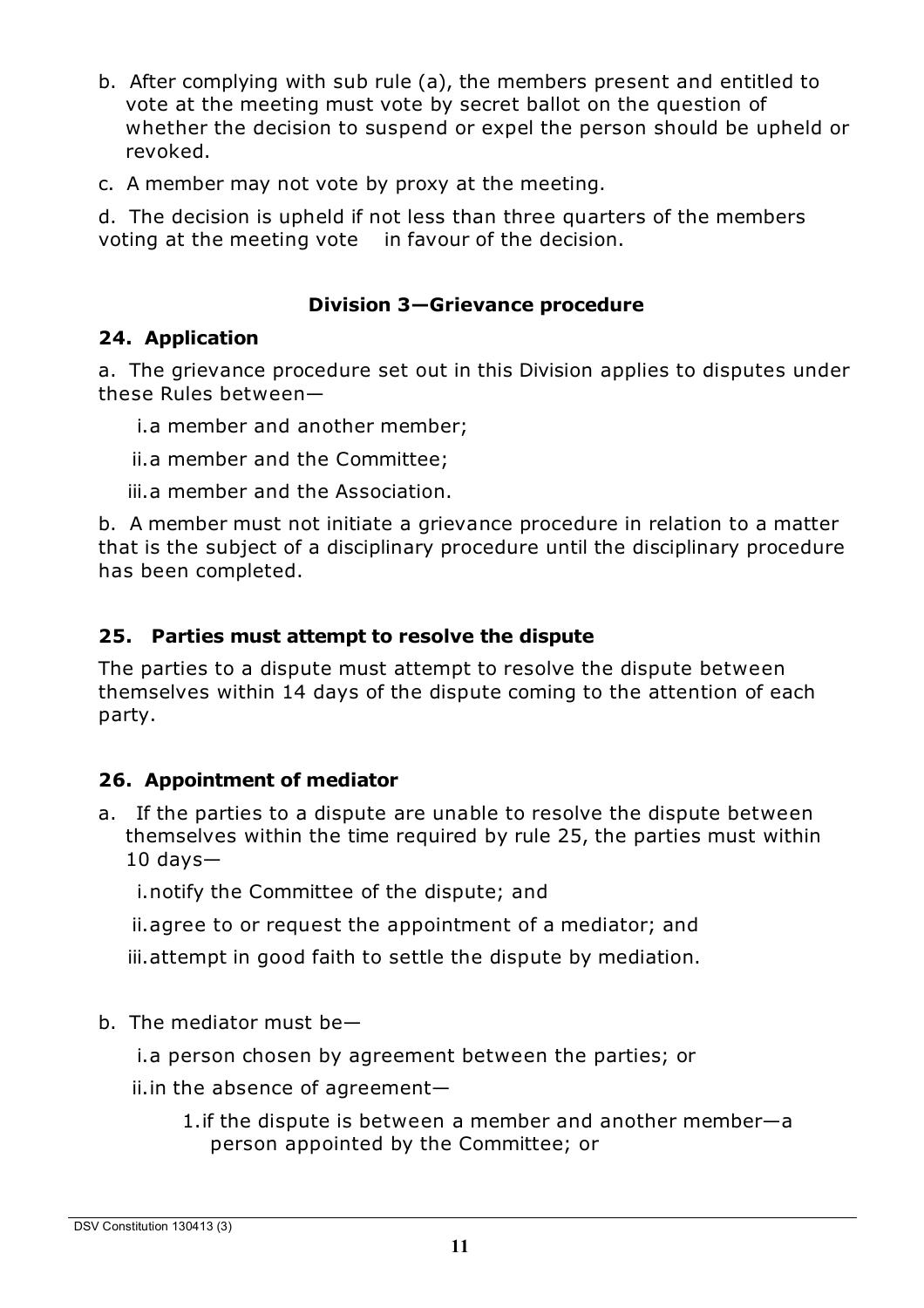- 2.if the dispute is between a member and the Committee or the Association—a person appointed or employed by the Dispute Settlement Centre of Victoria.
- c. A mediator appointed by the Committee may be a member or former member of the Association but in any case must not be a person who
	- i. has a personal interest in the dispute; or
	- ii.is biased in favour of or against any party.

# **27. Mediation process**

- a. The mediator to the dispute, in conducting the mediation, must
	- i.give each party every opportunity to be heard; and
	- ii.allow due consideration by all parties of any written statement submitted by any party; and
	- iii.ensure that natural justice is accorded to the parties throughout the mediation process.
- b. The mediator must not determine the dispute.

# **28. Failure to resolve dispute by mediation**

If the mediation process does not resolve the dispute, the parties may seek to resolve the dispute in accordance with the Act or otherwise at law .

# **PART 4—GENERAL MEETINGS OF THE ASSOCIATION**

## **29. Annual general meetings**

a. The Committee must convene an annual general meeting of the Association to be held within 5 months after the end of each financial year.

b. The Committee may determine the date, time and place of the annual general meeting.

c. The ordinary business of the annual general meeting is as follows—

i.to confirm the minutes of the previous annual general meeting and of any special general meeting held since then;

ii.to receive and consider—

1.the annual report of the Committee on the activities of the Association during the preceding financial year; and

2.the financial statements of the Association for the preceding financial year submitted by the Committee in accordance with Part 7 of the Act;

iii.to elect the members of the Committee;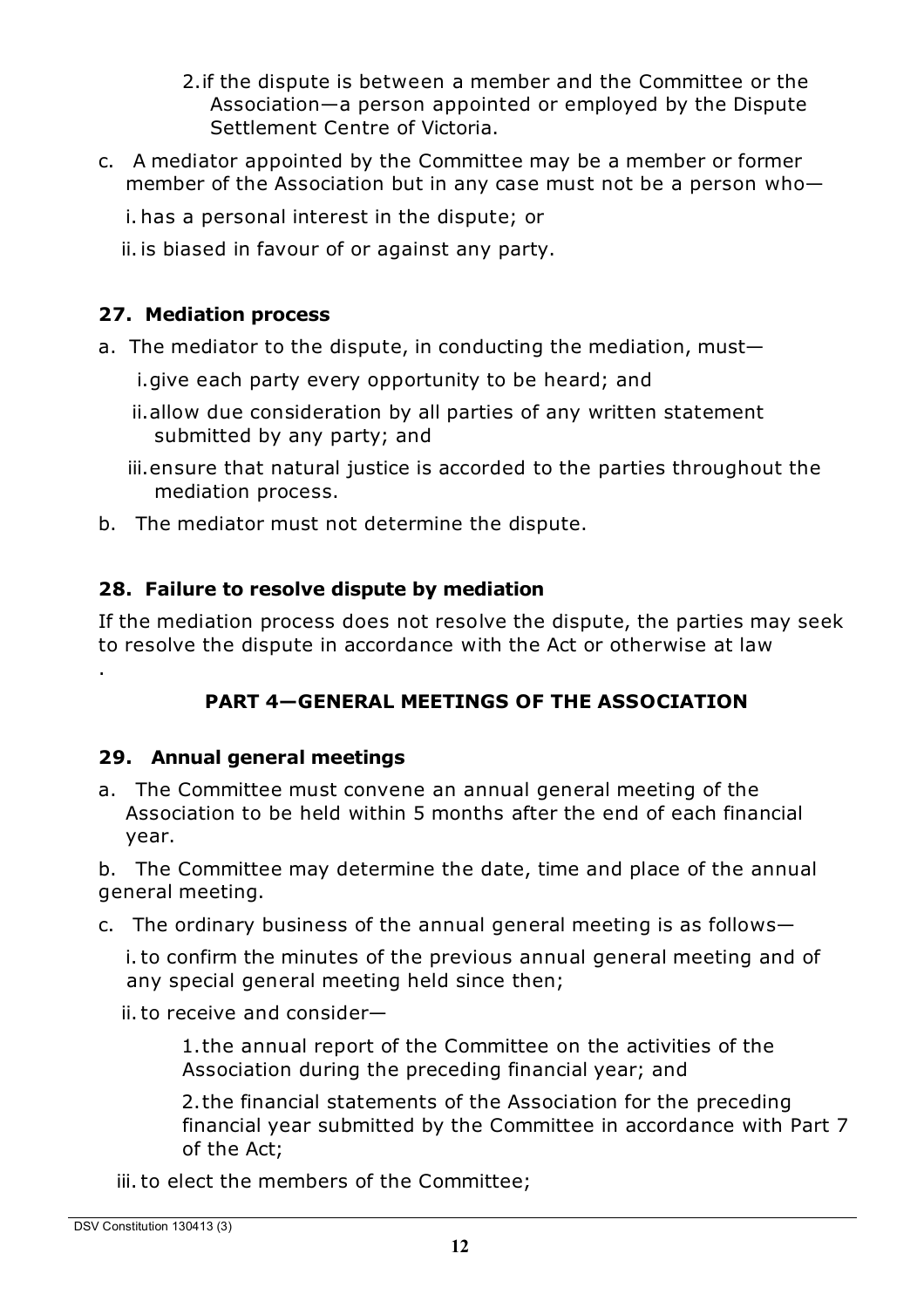iv.to confirm or vary the amounts (if any) of the annual subscription and joining fee.

d. The annual general meeting may also conduct any other business of which notice has been given in accordance with these Rules.

#### **30. Special general meetings**

- a. Any general meeting of the Association, other than an annual general meeting or a disciplinary appeal meeting, is a special general meeting.
- b. The Committee may convene a special general meeting whenever it thinks fit.
- c. No business other than that set out in the notice under rule 32 may be conducted at the meeting.

## **31. Special general meeting held at request of members**

- a. The Committee must convene a special general meeting if a request to do so is made in accordance with sub rule (b) by at least 10% of the total number of members.
- b. A request for a special general meeting must
	- i. be in writing; and
	- ii. state the business to be considered at the meeting and any resolutions to be proposed; and
	- iii. include the names and signatures of the members requesting the meeting; and
	- iv. be given to the Secretary.
- c. If the Committee does not convene a special general meeting within three months after the date on which the request is made, the members making the request (or any of them) may convene the special general meeting.
- d. A special general meeting convened by members under sub rule  $(c)$ 
	- i. must be held within 3 months after the date on which the original request was made; and
	- ii. may only consider the business stated in that request.
- e. The Association must reimburse all reasonable expenses incurred by the members convening a special general meeting under sub rule (c).

## 32. N**otice of general meetings**

- a. The Secretary (or, in the case of a special general meeting convened under rule 31(c), the members convening the meeting) must give to each member of the Association
	- i. at least 21 days' notice of a general meeting if a special resolution is to be proposed at the meeting; or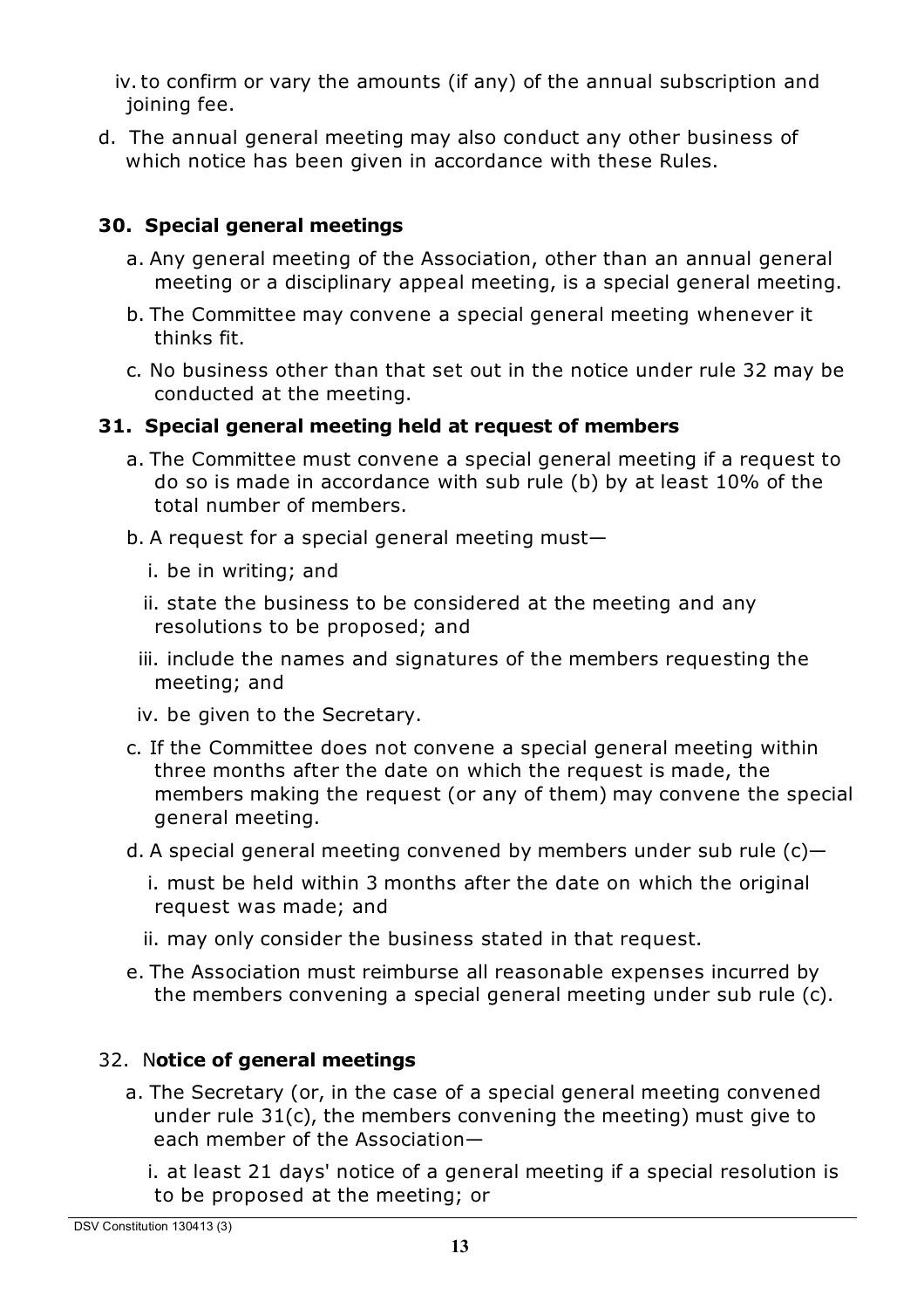ii. at least 14 days' notice of a general meeting in any other case.

b. The notice must—

i.specify the date, time and place of the meeting; and

- ii.indicate the general nature of each item of business to be considered at the meeting; and
- iii.if a special resolution is to be proposed—

1.state in full the proposed resolution; and

2.state the intention to propose the resolution as a special resolution; and

- iv.comply with rule 33(e).
- c. This rule does not apply to a disciplinary appeal meeting.

# **33. Proxies**

- a. A member may appoint another member as his or her proxy to vote and speak on his or her behalf at a general meeting other than at a disciplinary appeal meeting.
- b. The appointment of a proxy must be in writing and signed by the member making the appointment.
- c. The member appointing the proxy may give specific directions as to how the proxy is to vote on his or her behalf, otherwise the proxy may vote on behalf of the member in any matter as he or she sees fit.
- d. If the Committee has approved a form for the appointment of a proxy, the member may use any other form that clearly identifies the person appointed as the member's proxy and that has been signed by the member.
- e. Notice of a general meeting given to a member under rule 32 must
	- i. state that the member may appoint another member as a proxy for the meeting; and

ii.include a copy of any form that the Committee has approved for the appointment of a proxy.

- f. A form appointing a proxy must be given to the Chairperson of the meeting before or at the commencement of the meeting.
- g. A form appointing a proxy sent by post or electronically is of no effect unless it is received by the Association no later than 24 hours before the commencement of the meeting.

# **34. Use of technology**

a. A member not physically present at a general meeting may be permitted to participate in the meeting by the use of technology that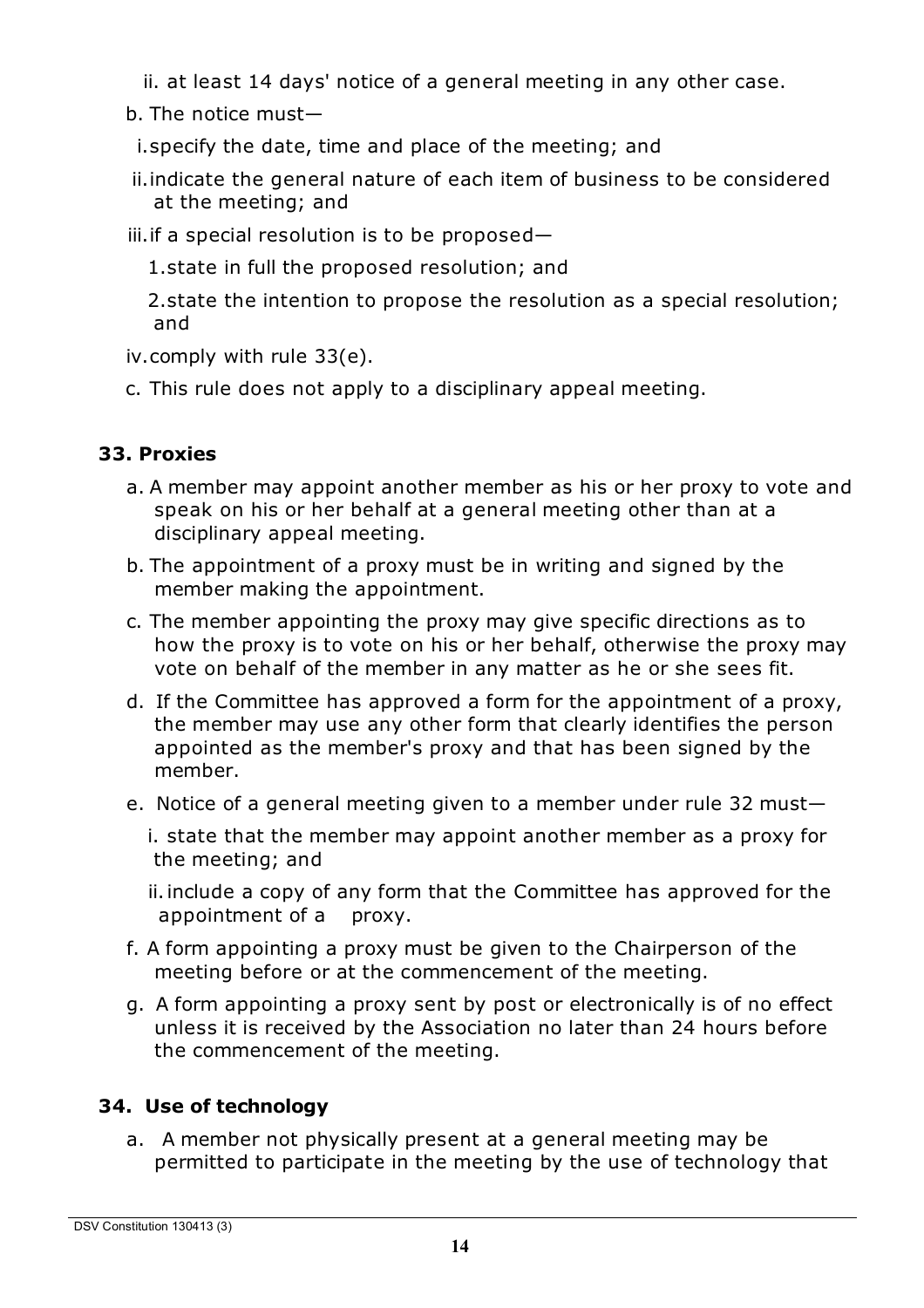allows that member and the members present at the meeting to clearly and simultaneously communicate with each other.

b. For the purposes of this Part, a member participating in a general meeting as permitted under sub rule (a) is taken to be present at the meeting and, if the member votes at the meeting, is taken to have voted in person.

#### **35. Quorum at general meetings**

- a. No business may be conducted at a general meeting unless a quorum of members is present.
- b. The quorum for a general meeting is the presence (physically, by proxy or as allowed under rule 34) of 10% of the members entitled to vote.
- c.If a quorum is not present within 30 minutes after the notified commencement time of a general meeting—

i.in the case of a meeting convened by, or at the request of, members under rule 31—the meeting must be dissolved;

ii.in any other case—

- 1.the meeting must be adjourned to a date not more than 60 days after the adjournment; and
- 2.notice of the date, time and place to which the meeting is adjourned must be given at the meeting and confirmed by written notice given to all members as soon as practicable after the meeting.
- d. If a quorum is not present within 30 minutes after the time to which a general meeting has been adjourned under sub rule (c)(ii), the members present at the meeting (if not fewer than 3) may proceed with the business of the meeting as if a quorum were present.

#### **36. Adjournment of general meeting**

- a. The Chairperson of a general meeting at which a quorum is present may, with the consent of a majority of members present at the meeting, adjourn the meeting to another time at the same place or at another place.
- b. Without limiting sub rule (1), a meeting may be adjourned
	- i. if there is insufficient time to deal with the business at hand; or
	- ii. to give the members more time to consider an item of business.
- c. No business may be conducted on the resumption of an adjourned meeting other than the business that remained unfinished when the meeting was adjourned.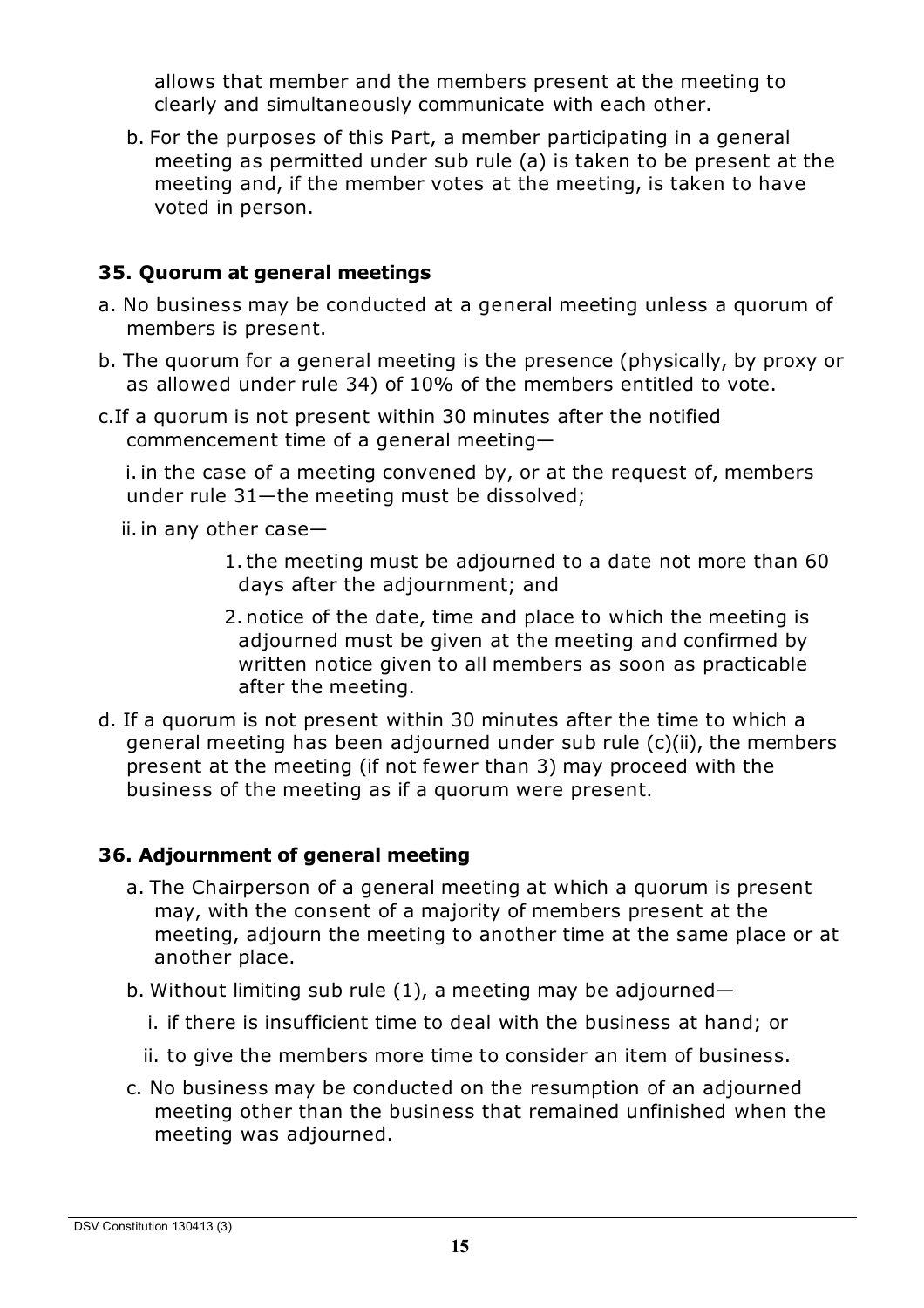d. Notice of the adjournment of a meeting under this rule is not required unless the meeting is adjourned for 14 days or more, in which case notice of the meeting must be given in accordance with rule 32.

#### **37. Voting at general meeting**

- a. On any question arising at a general meeting
	- i. subject to sub rule (c), each member who is entitled to vote has one vote; and
	- ii. members may vote personally or by proxy; and
	- iii. except in the case of a special resolution, the question must be decided on a majority of votes.
- b. If votes are divided equally on a question, the Chairperson of the meeting has a second or casting vote.
- c. If the question is whether or not to confirm the minutes of a previous meeting, only members who were present at that meeting may vote.
- d. This rule does not apply to a vote at a disciplinary appeal meeting conducted under rule 23.

#### **38. Special resolutions**

A special resolution is passed if not less than three quarters of the members voting at a general meeting (whether in person or by proxy) vote in favour of the resolution

#### *Note*

*In addition to certain matters specified in the Act, a special resolution is required—*

- *i.to remove a committee member from office ;*
- *ii.to alter these Rules, including changing the name or any of the purposes of the Association.*

## **39. Determining whether resolution carried**

- a. Subject to subsection (b), the Chairperson of a general meeting may, on the basis of a show of hands, declare that a resolution has been
	- i. carried; or
	- ii. carried unanimously; or
	- iii. carried by a particular majority; or
	- iv. lost—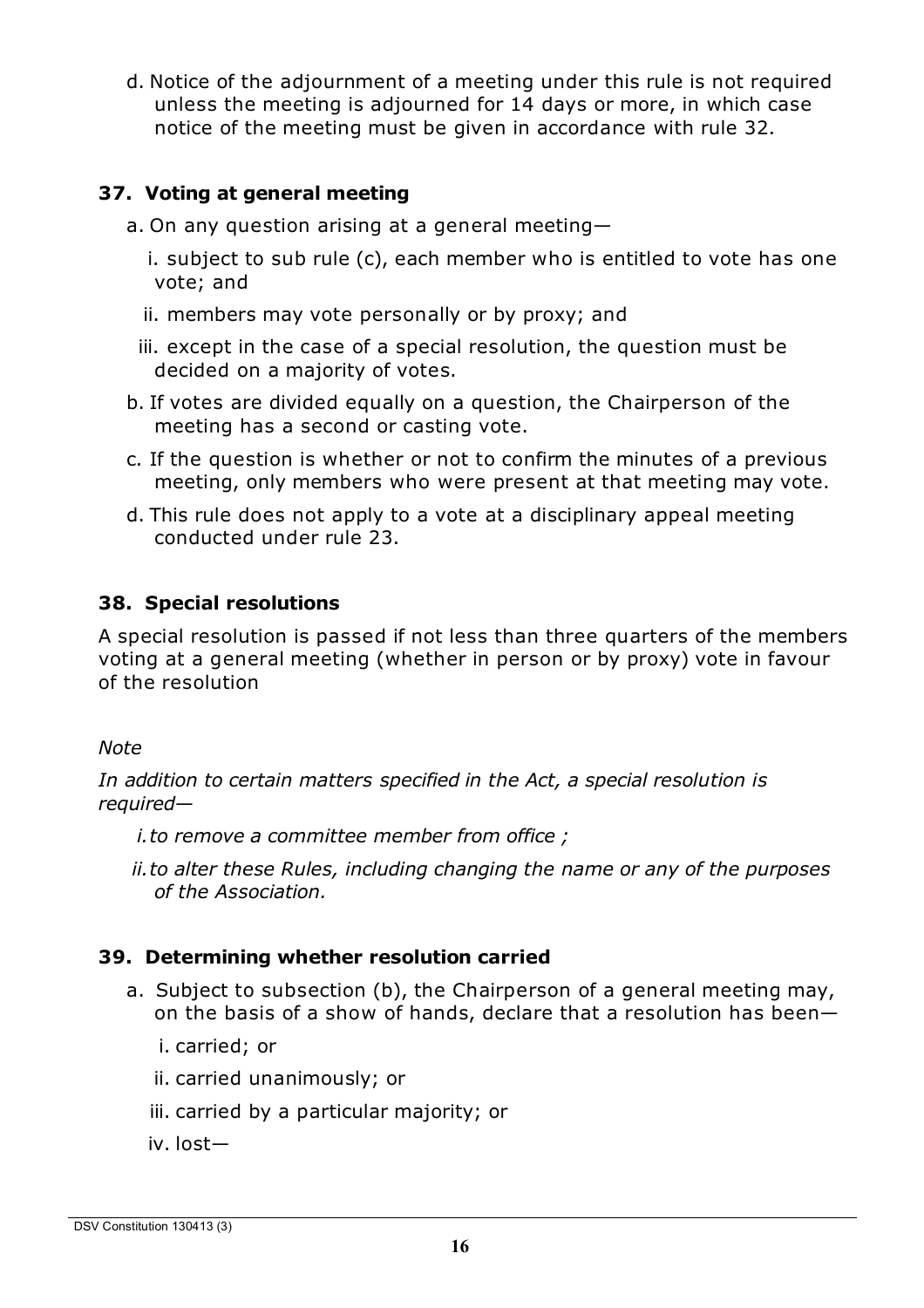- b. and an entry to that effect in the minutes of the meeting is conclusive proof of that fact.
- c. If a poll (where votes are cast in writing) is demanded by three or more members on any question—

i. the poll must be taken at the meeting in the manner determined by the Chairperson of the meeting; and

ii. the Chairperson must declare the result of the resolution on the basis of the poll.

- d. A poll demanded on the election of the Chairperson or on a question of an adjournment must be taken immediately.
- e. A poll demanded on any other question must be taken before the close of the meeting at a time determined by the Chairperson.

#### **40. Minutes of general meeting**

- a. The Committee must ensure that minutes are taken and kept of each general meeting.
- b. The minutes must record the business considered at the meeting, any resolution on which a vote is taken and the result of the vote.
- c. In addition, the minutes of each annual general meeting must include
	- i. the names of the members attending the meeting; and
	- ii. proxy forms given to the Chairperson of the meeting under rule 33(f); and
	- iii. the financial statements submitted to the members in accordance with rule  $29(c)(ii)(2)$ ; and
	- iv. the certificate signed by two committee members certifying that the financial statements give a true and fair view of the financial position and performance of the Association.

## **PART 5—COMMITTEE**

#### **Division 1—Powers of Committee**

#### **41.Role and powers**

a. The business of the Association must be managed by or under the direction of a Committee.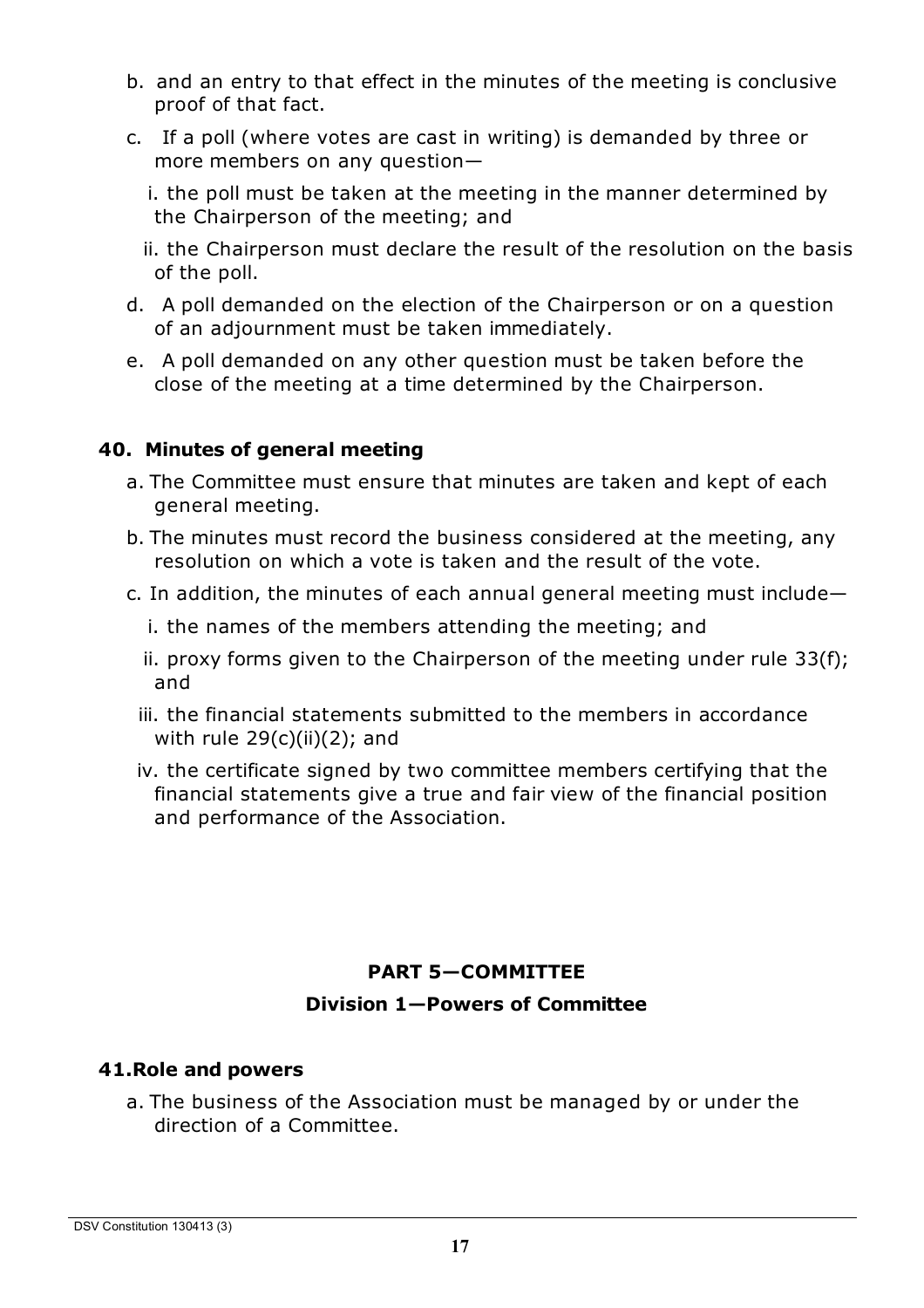- b. The Committee may exercise all the powers of the Association except those powers that these Rules or the Act require to be exercised by general meetings of the members of the Association.
- c. The Committee may
	- i. appoint and remove staff;
	- ii. establish subcommittees consisting of members with terms of reference it considers appropriate.

# **42. Delegation**

- a. The Committee may delegate to a member of the Committee, a subcommittee or staff, any of its powers and functions other than
	- i. this power of delegation; or
	- ii. a duty imposed on the Committee by the Act or any other law.
- b. The delegation must be in writing and may be subject to the conditions and limitations the Committee considers appropriate.
- c. The Committee may, in writing, revoke a delegation wholly or in part.

# **Division 2—Composition of Committee and duties of members**

## **43. Composition of Committee**

- a. The Committee consists of
	- i. a President; and
	- ii. a Vice-President; and
	- iii. a Secretary; and
	- iv. a Treasurer; and
	- v. ordinary members (if any) elected under rule 52

# **44. General Duties**

- a. As soon as practicable after being elected or appointed to the Committee, each committee member must become familiar with these Rules and the Act.
- b. The Committee is collectively responsible for ensuring that the Association complies with the Act and that individual members of the Committee comply with these Rules.
- c.Committee members must exercise their powers and discharge their duties with reasonable care and diligence.
- d. Committee members must exercise their powers and discharge their duties—

i.in good faith in the best interests of the Association; and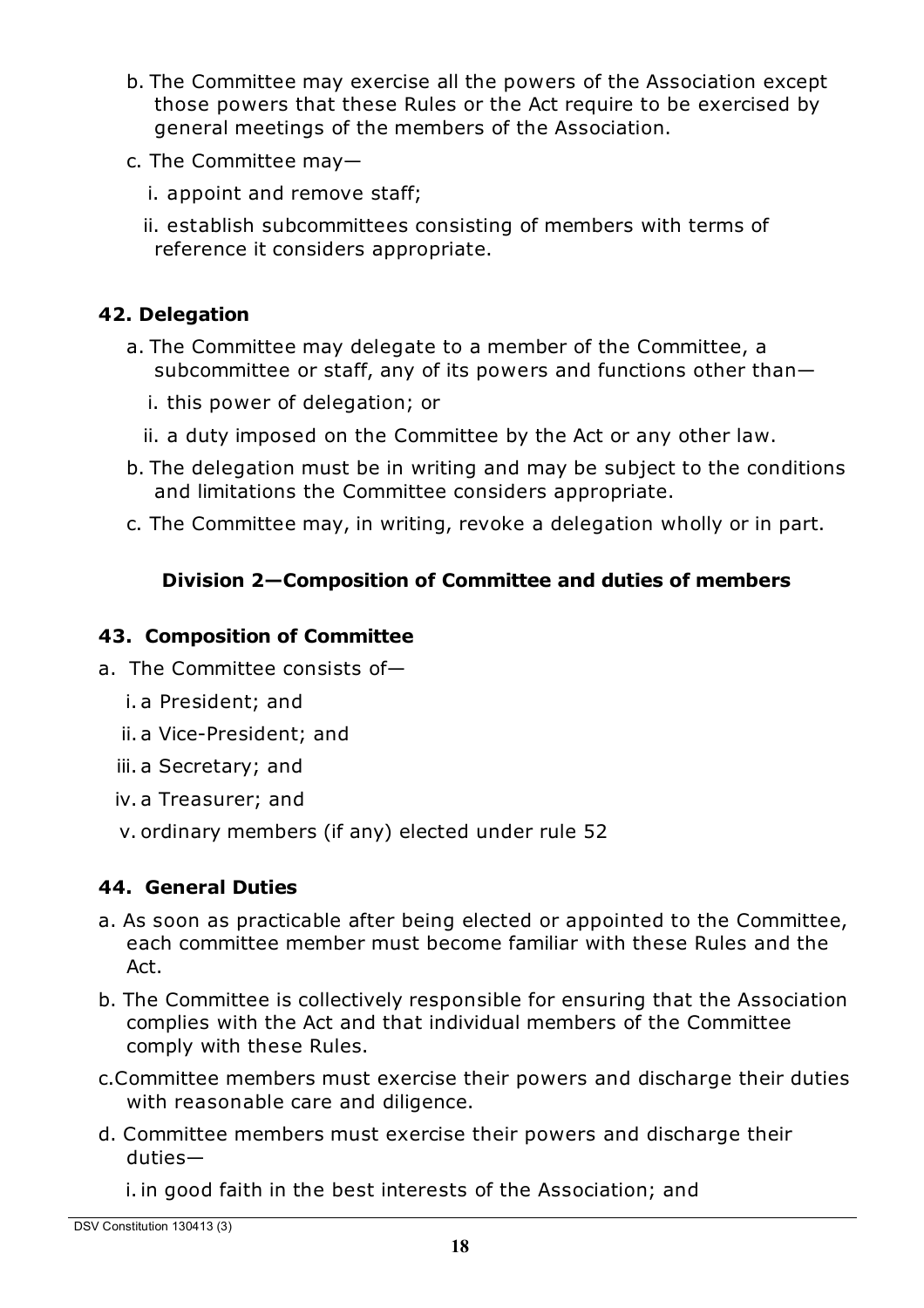ii.for a proper purpose.

- e. Committee members and former committee members must not make improper use of
	- i.their position; or
	- ii. information acquired by virtue of holding their position $-$

1. so as to gain an advantage for themselves or any other person or to cause detriment to the Association.

f. In addition to any duties imposed by these Rules, a committee member must perform any other duties imposed from time to time by resolution at a general meeting.

#### **45. President and Vice-President**

- a.Subject to sub rule (b), the President or, in the President's absence, the Vice-President is the Chairperson for any general meetings and for any committee meetings.
- b.If the President and the Vice-President are both absent, or are unable to preside, the Chairperson of the meeting must be
	- i.in the case of a general meeting—a member elected by the other members present; or
	- ii.in the case of a committee meeting—a committee member elected by the other committee members present.

## **46. Secretary**

- a.The Secretary must perform any duty or function required under the Act to be performed by the secretary of an incorporated association.
- b.The Secretary must
	- i. maintain the register of members in accordance with rule 17; and
	- ii. except for the financial records referred to in rule 69(c), all books, documents and securities of the Association in accordance with rules 69 and 73; and
	- iii. subject to the Act and these Rules, provide members with access to the register of members, the minutes of general meetings and other books and documents; and
	- iv. perform any other duty or function imposed on the Secretary by these Rules.

**c.**The Secretary must give to the Registrar notice of his or her appointment within 14 days after the appointment.

#### **47. Treasurer**

a. The Treasurer must—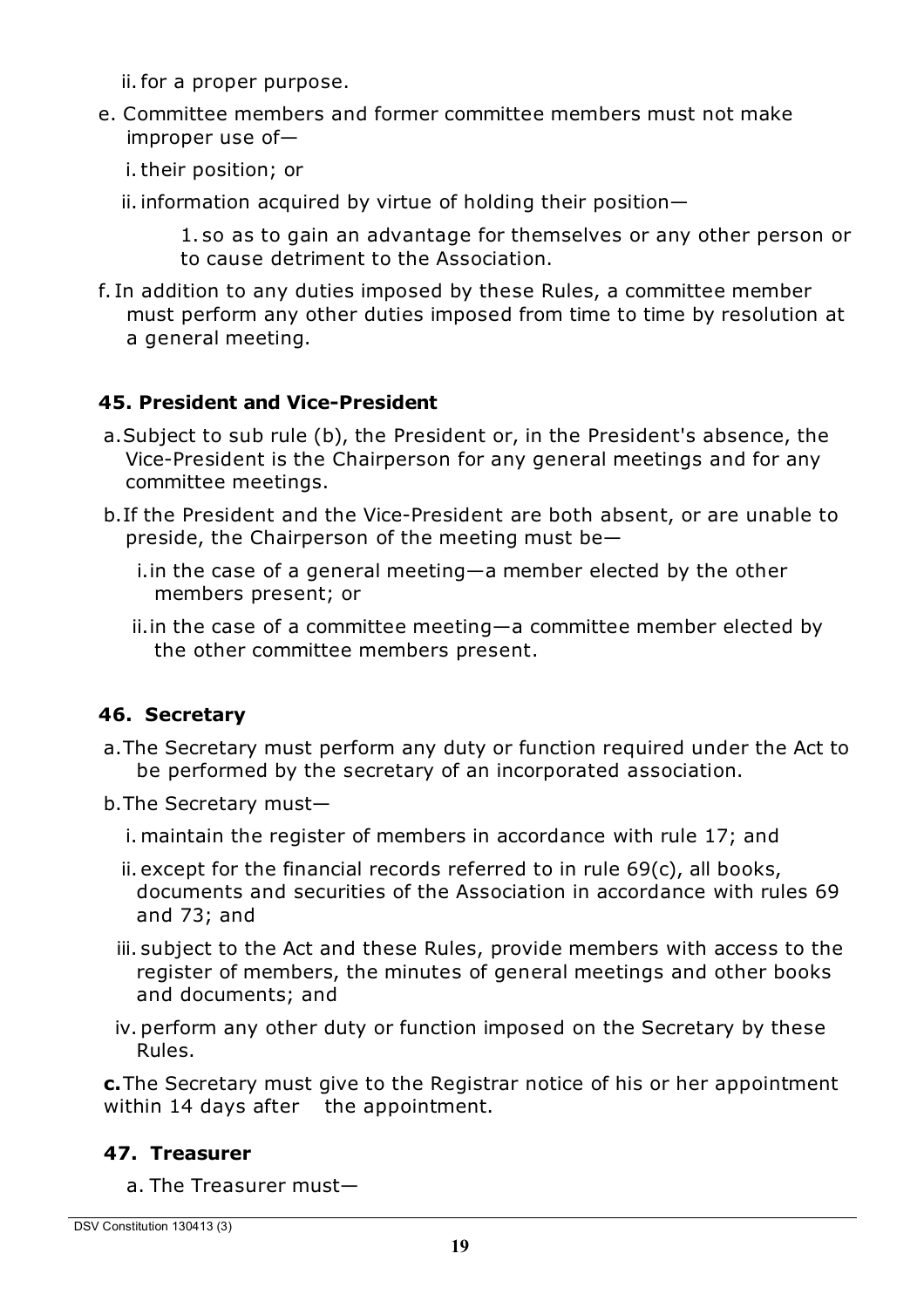- i. receive all moneys paid to or received by the Association and issue receipts for those moneys in the name of the Association; and
- ii. ensure that all moneys received are paid into the account of the Association within 30 working days after receipt; and
- iii. make any payments authorised by the Committee or by a general meeting of the Association from the Association's funds; and
- iv. ensure cheques are signed by at least 2 committee members.
- b. The Treasurer must
	- i. ensure that the financial records of the Association are kept in accordance with the Act; and
	- ii. coordinate the preparation of the financial statements of the Association and their certification by the Committee prior to their submission to the annual general meeting of the Association.
- c. The Treasurer must ensure that at least one other committee member has access to the accounts and financial records of the Association.

## **Division 3—Election of Committee members and tenure of office**

#### **48. Who is eligible to be a Committee member**

- a. A member is eligible to be elected or appointed as a committee member if the member
	- i. is 18 years or over; and
	- ii. is entitled to vote at a general meeting.
	- iii. Been a member for at least 12 months

## **49. Positions to be declared vacant**

- a. This rule applies to
	- i. the first annual general meeting of the Association after its incorporation; or
	- ii. any subsequent annual general meeting of the Association, after the annual report and financial statements of the Association have been received.
- b. The Chairperson of the meeting must declare all positions on the Committee vacant and hold elections for those positions in accordance with rules 50 to 53.

## **50. Nominations**

a. Prior to the election of each position, the Chairperson of the meeting must call for nominations to fill that position.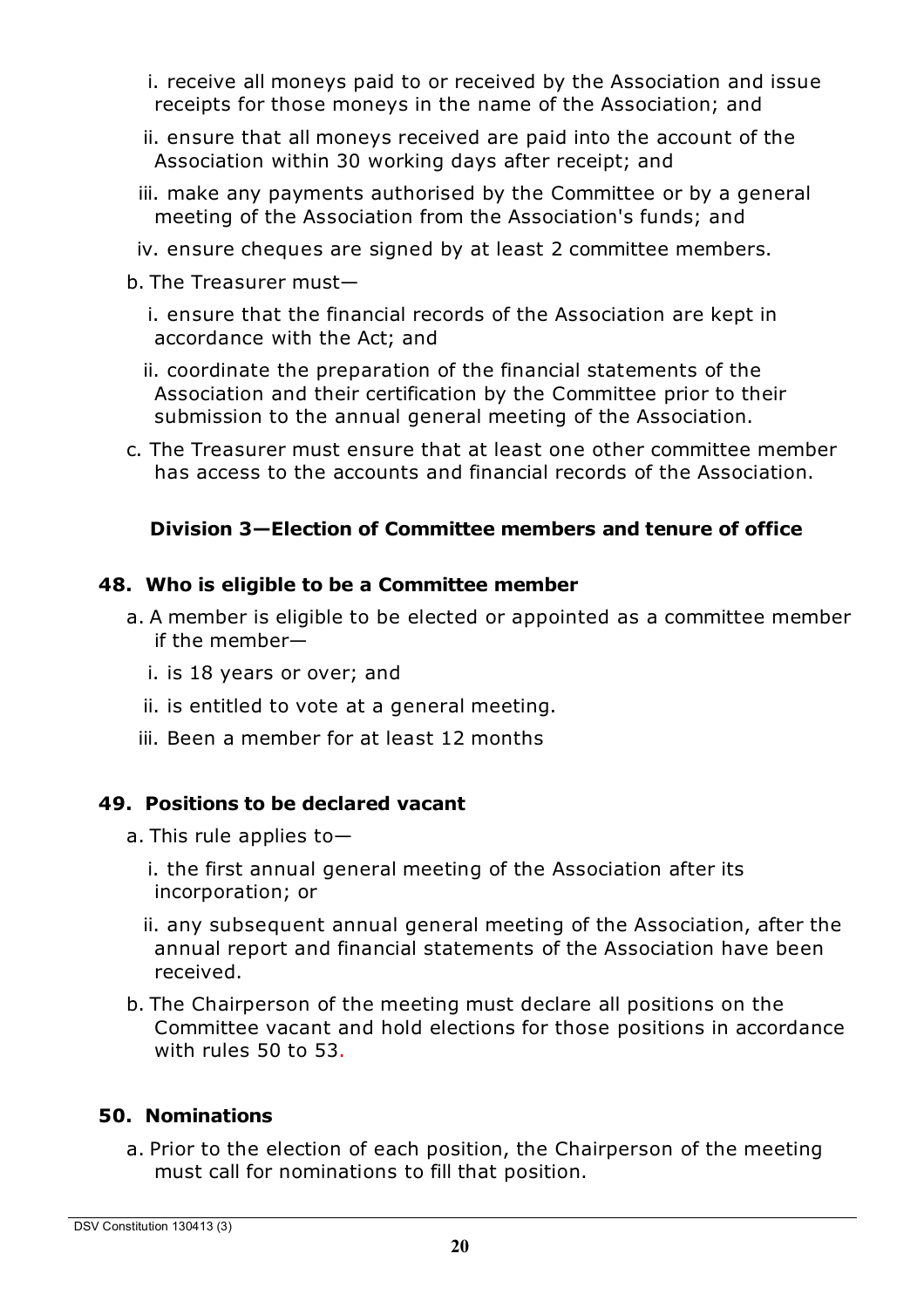- b. An eligible member of the Association may
	- i. nominate himself or herself; or
	- ii. with the member's consent, be nominated by another member.
- c. A member who is nominated for a position and fails to be elected to that position may be nominated for any other position for which an election is yet to be held.

#### **51. Election of President etc.**

- a. At the annual general meeting, separate elections must be held for each of the following positions
	- i. President;
	- ii. Vice-President;
	- iii. Secretary;
	- iv. Treasurer.
- b. If only one member is nominated for the position, the Chairperson of the meeting must declare the member elected to the position.
- c. If more than one member is nominated, a ballot must be held in accordance with rule 53.
- d. On his or her election, the new President may take over as Chairperson of the meeting.

#### **52. Election of ordinary members**

- a. The annual general meeting must by resolution decide the number of ordinary members of the Committee (if any) it wishes to hold office for the next year.
- b.A single election may be held to fill all of those positions.
- c. If the number of members nominated for the position of ordinary committee member is less than or equal to the number to be elected, the Chairperson of the meeting must declare each of those members to be elected to the position.
- d. If the number of members nominated exceeds the number to be elected, a ballot must be held in accordance with rule 53.

#### **53. Ballot**

- a. If a ballot is required for the election for a position, the Chairperson of the meeting must appoint a member to act as returning officer to conduct the ballot.
- b. The returning officer must not be a member nominated for the position.
- c. Before the ballot is taken, each candidate may make a short speech in support of his or her election.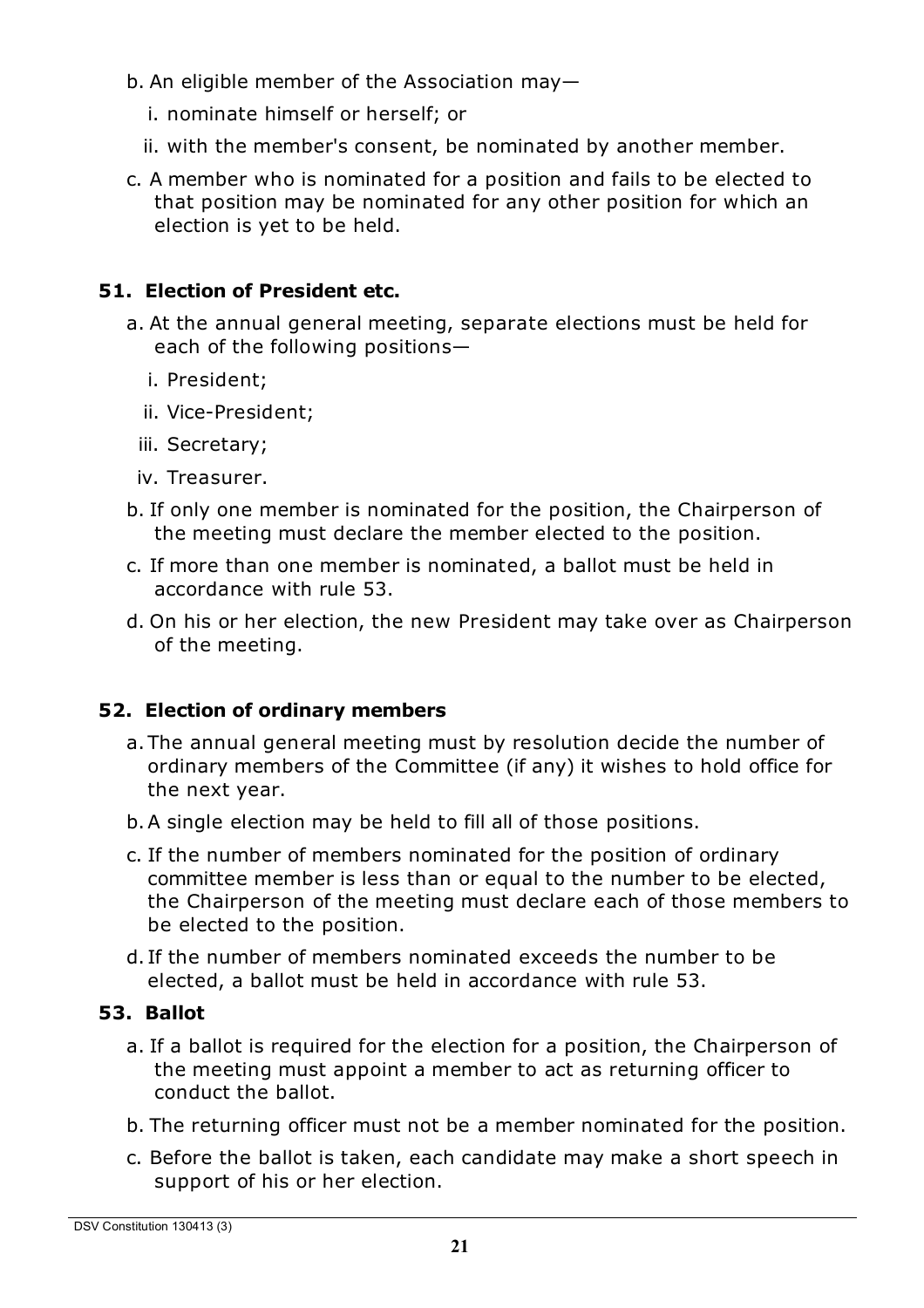- d. The election must be by secret ballot.
- e. The returning officer must give a blank piece of paper to
	- i. each member present in person; and
	- ii. each proxy appointed by a member.
- f.If the ballot is for a single position, the voter must write on the ballot paper the name of the candidate for whom they wish to vote.
- g. If the ballot is for more than one position
	- i. the voter must write on the ballot paper the name of each candidate for whom they wish to vote;
	- ii. the voter must not write the names of more candidates than the number to be elected.
- h. Ballot papers that do not comply with sub rule (g)(i) are not to be counted.
- i.Each ballot paper on which the name of a candidate has been written counts as one vote for that candidate.
- j.The returning officer must declare elected the candidate or, in the case of an election for more than one position, the candidates who received the most votes.
- k. If the returning officer is unable to declare the result of an election under sub rule (j) because 2 or more candidates received the same number of votes, the returning officer must—
- i.conduct a further election for the position in accordance with sub rules (d) to (j) to decide which of those candidates is to be elected; or
- ii.with the agreement of those candidates, decide by lot which of them is to be elected.

# **54. Term of office**

- a. Subject to sub rule (c) and rule 55, a committee member holds office until the positions of the Committee are declared vacant at the next annual general meeting.
- b. A committee member may be re-elected.
- c. A general meeting of the Association may
	- i. by special resolution remove a committee member from office; and
	- ii. elect an eligible member of the Association to fill the vacant position in accordance with this Division.
- d. A member who is the subject of a proposed special resolution under sub rule (c)(i) may make representations in writing to the Secretary or President of the Association (not exceeding a reasonable length) and may request that the representations be provided to the members of the Association.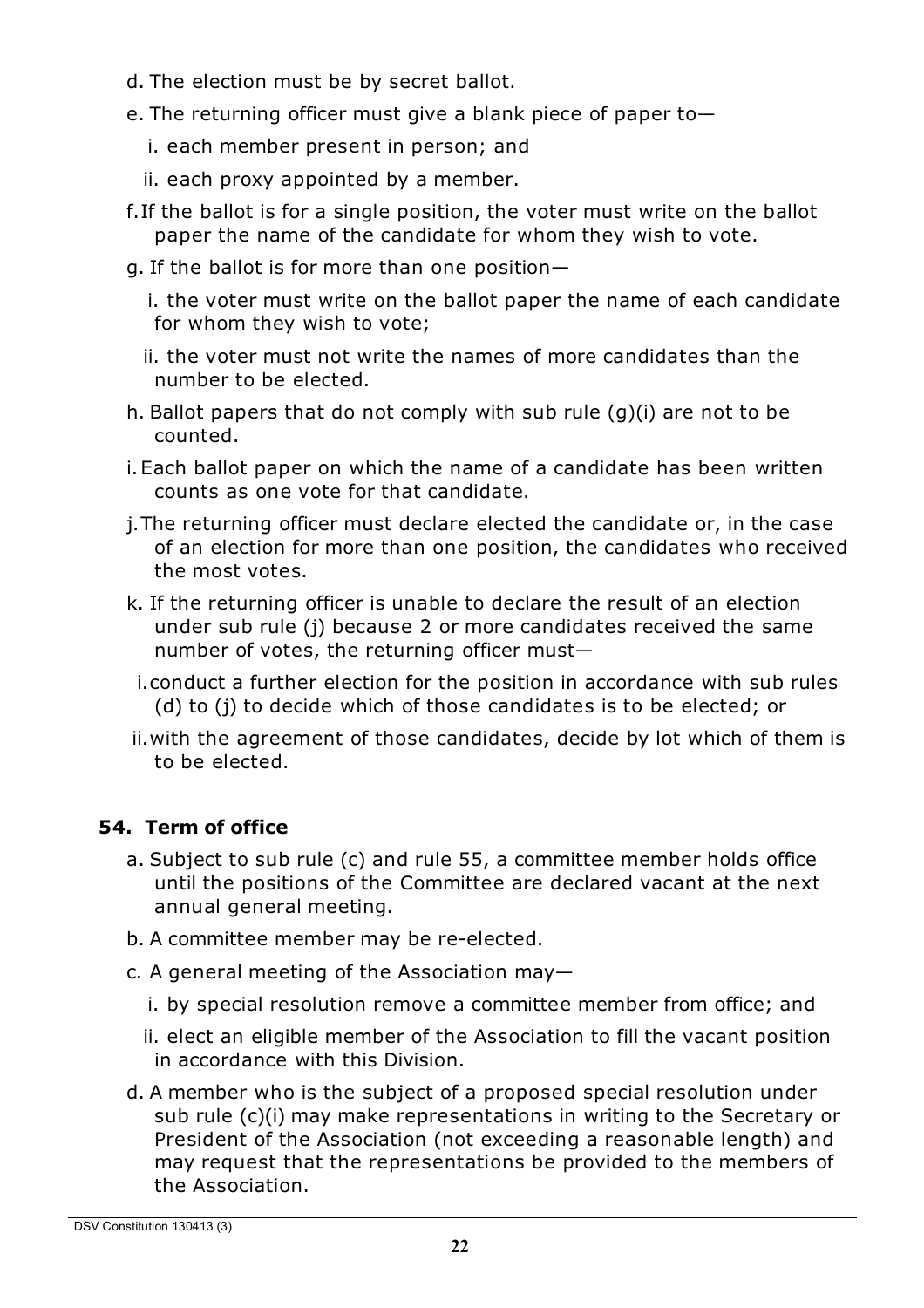e. The Secretary or the President may give a copy of the representations to each member of the Association or, if they are not so given, the member may require that they be read out at the meeting at which the special resolution is to be proposed.

## **55. Vacation of office**

- a. A committee member may resign from the Committee by written notice addressed to the Committee.
- b. A person ceases to be a committee member if he or she—

i. ceases to be a member of the Association; or

ii. fails to attend 3 consecutive committee meetings (other than special or urgent committee meetings) without leave of absence under rule 66; or

iii. otherwise ceases to be a committee member by operation of section 73 of the Act.

## **56. Filling casual vacancies**

- a. The Committee may appoint an eligible member of the Association to fill a position on the Committee that
	- i. has become vacant under rule 55; or
	- ii. was not filled by election at the last annual general meeting.
- b. If the position of Secretary becomes vacant, the Committee must appoint a member to the position within 14 days after the vacancy arises.
- c. Rule 54 applies to any committee member appointed by the Committee under sub rule (a) or (b).
- d. The Committee may continue to act despite any vacancy in its membership.

# **Division 4—Meetings of Committee**

## **57. Meetings of Committee**

- a. The Committee must meet at least 4 times in each year at the dates, times and places determined by the Committee.
- b. The date, time and place of the first committee meeting must be determined by the members of the Committee as soon as practicable after the annual general meeting of the Association at which the members of the Committee were elected.
- c. Special committee meetings may be convened by the President or by any 4 members of the Committee.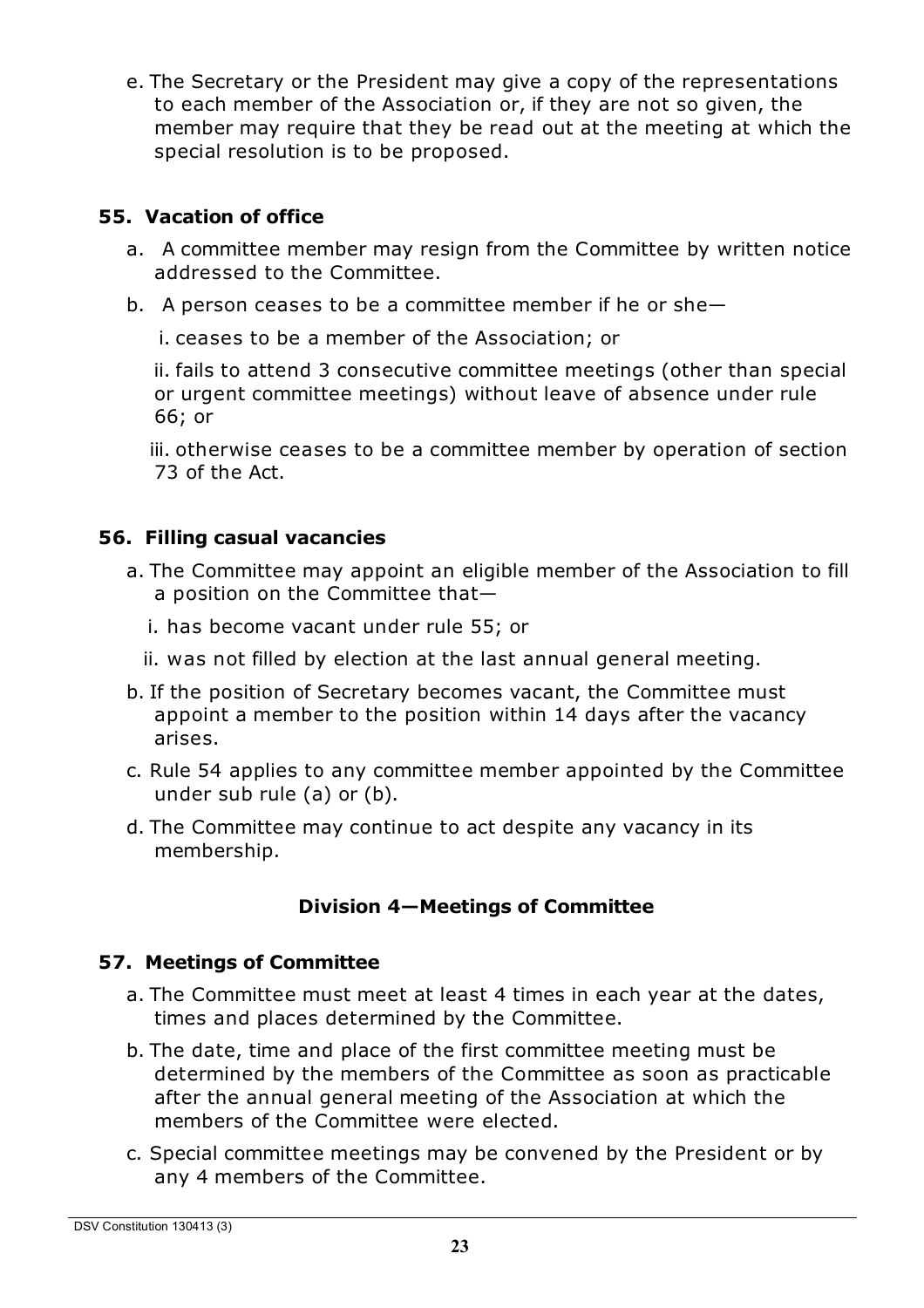#### **58. Notice of meetings**

- a. Notice of each committee meeting must be given to each committee member no later than 7 days before the date of the meeting.
- b. Notice may be given of more than one committee meeting at the same time.
- c. The notice must state the date, time and place of the meeting.
- d. If a special committee meeting is convened, the notice must include the general nature of the business to be conducted.
- e. The only business that may be conducted at the meeting is the business for which the meeting is convened.

#### **59. Urgent meetings**

- a. In cases of urgency, a meeting can be held without notice being given in accordance with rule 58 provided that as much notice as practicable is given to each committee member by the quickest means practicable.
- b. Any resolution made at the meeting must be passed by an absolute majority of the Committee.
- c. The only business that may be conducted at an urgent meeting is the business for which the meeting is convened.

## **60. Procedure and order of business**

- a. The procedure to be followed at a meeting of a Committee must be determined from time to time by the Committee.
- b. The order of business may be determined by the members present at the meeting.

## **61. Use of technology**

- a. A committee member who is not physically present at a committee meeting may participate in the meeting by the use of technology that allows that committee member and the committee members present at the meeting to clearly and simultaneously communicate with each other.
- b. For the purposes of this Part, a committee member participating in a committee meeting as permitted under sub rule (a) is taken to be present at the meeting and, if the member votes at the meeting, is taken to have voted in person.

## **62. Quorum**

a. No business may be conducted at a Committee meeting unless a quorum is present.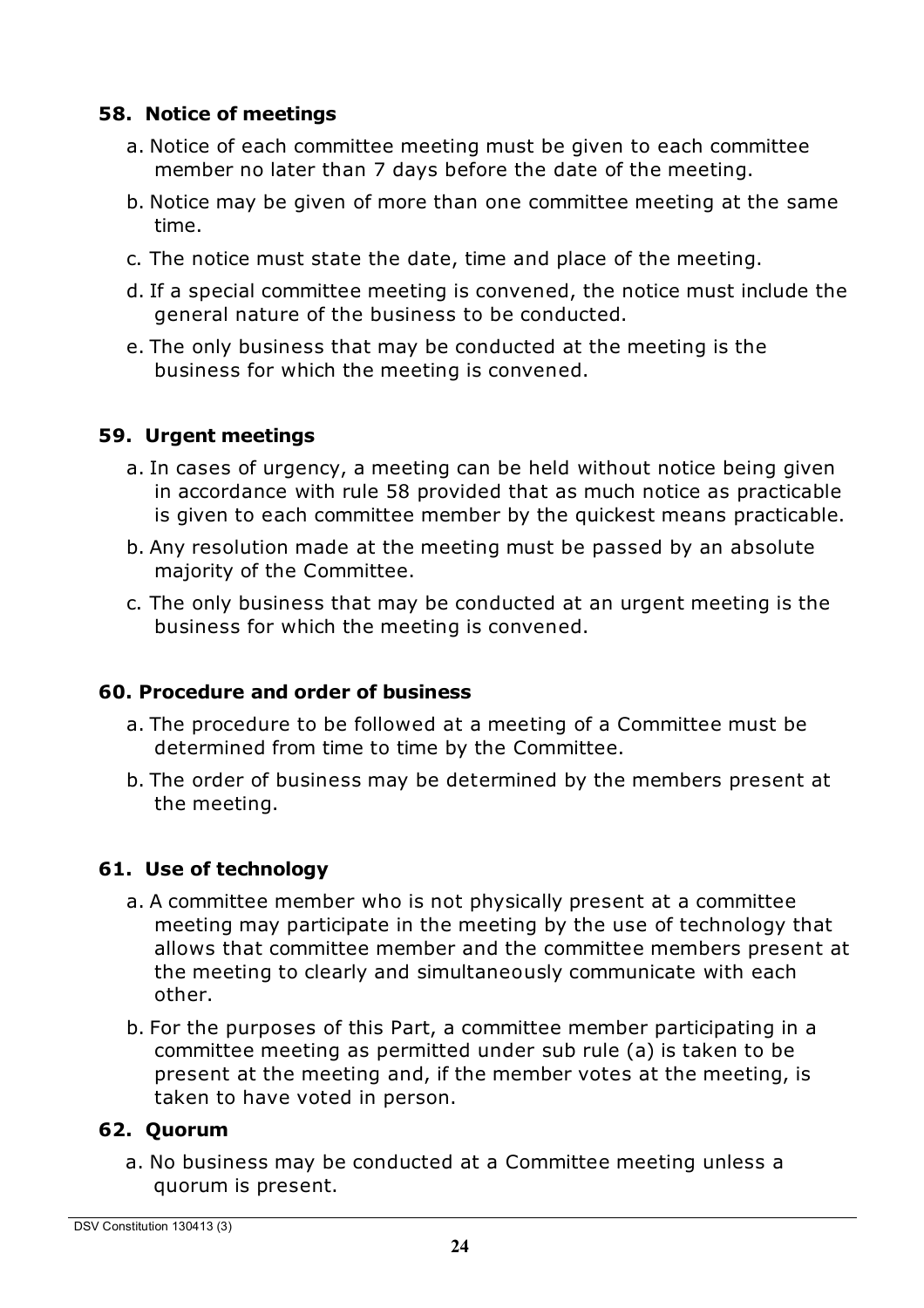- b. The quorum for a committee meeting is the presence (in person or as allowed under rule 61) of a majority of the committee members holding office.
- c. If a quorum is not present within 30 minutes after the notified commencement time of a committee meeting
	- i. in the case of a special meeting—the meeting lapses;
	- ii. in any other case—the meeting must be adjourned to a date no later than 14 days after the adjournment and notice of the time, date and place to which the meeting is adjourned must be given in accordance with rule 58.

#### **63. Voting**

- a. On any question arising at a committee meeting, each committee member present at the meeting has one vote.
- b. A motion is carried if a majority of committee members present at the meeting vote in favour of the motion.
- c. Sub rule (b) does not apply to any motion or question which is required by these Rules to be passed by an absolute majority of the Committee.
- d. If votes are divided equally on a question, the Chairperson of the meeting has a second or casting vote.
- e. Voting by proxy is not permitted.

#### **64. Conflict of interest**

- a. A committee member who has a material personal interest in a matter being considered at a committee meeting must disclose the nature and extent of that interest to the Committee.
- b. The member
	- i. must not be present while the matter is being considered at the meeting; and
	- ii. must not vote on the matter.
- c. This rule does not apply to a material personal interest
	- i. that exists only because the member belongs to a class of persons for whose benefit the Association is established; or

ii. that the member has in common with all, or a substantial proportion of, the members of the Association.

## **65. Minutes of meeting**

- a. The Committee must ensure that minutes are taken and kept of each committee meeting.
- b. The minutes must record the following
	- i. the names of the members in attendance at the meeting;
	- ii. the business considered at the meeting;
	- iii. any resolution on which a vote is taken and the result of the vote;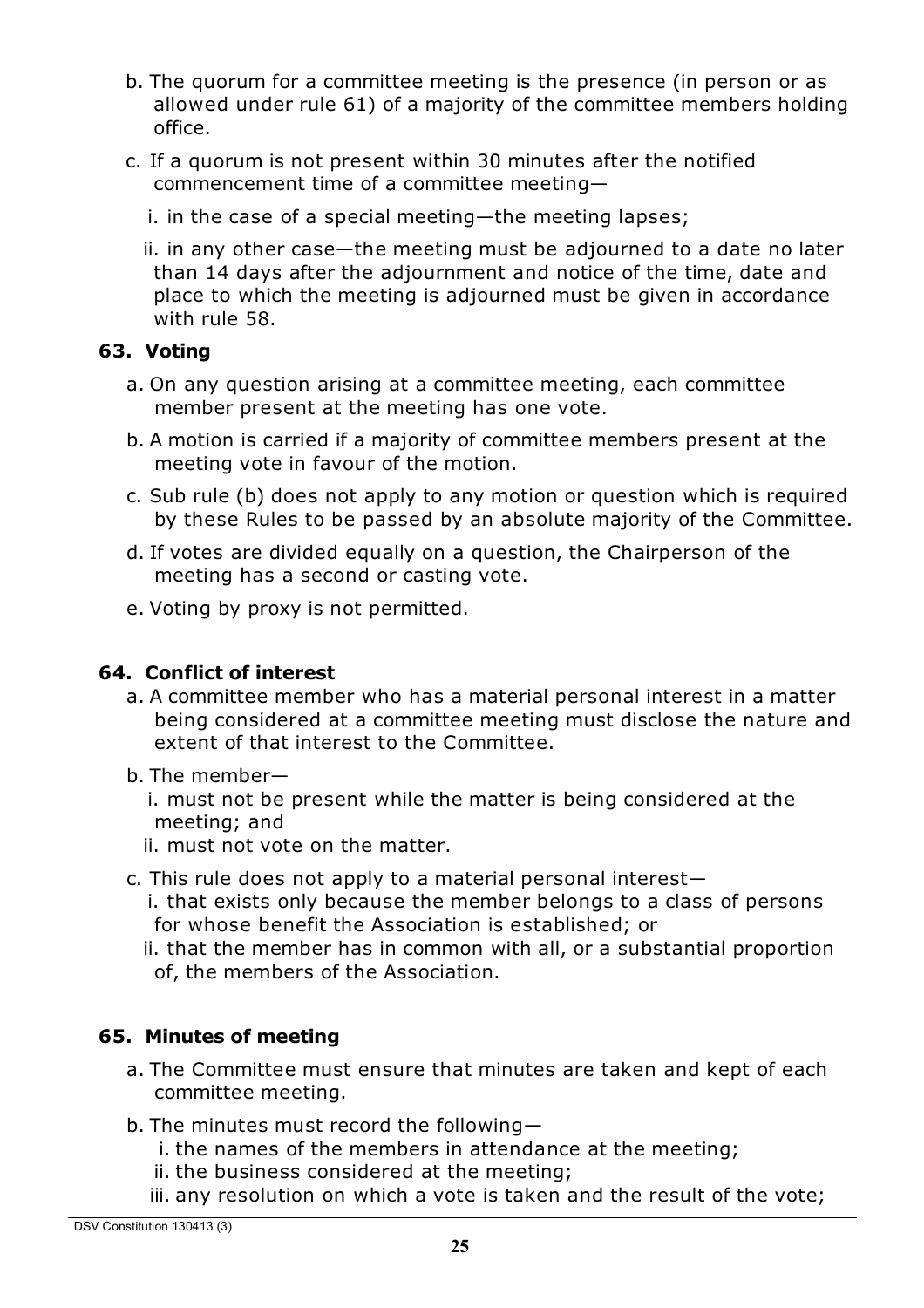iv. any material personal interest disclosed under rule 64.

#### **66. Leave of absence**

- a. The Committee may grant a committee member leave of absence from committee meetings for a period not exceeding 4 months.
- b. The Committee must not grant leave of absence retrospectively unless it is satisfied that it was not feasible for the committee member to seek the leave in advance.

#### **PART 6—FINANCIAL MATTERS**

#### **67. Source of funds**

The funds of the Association may be derived from, annual subscriptions, donations, fund-raising activities, grants, interest and any other sources approved by the Committee.

#### **68. Management of funds**

- a. The Association must open an account with a financial institution from which all expenditure of the Association is made and into which all of the Association's revenue is deposited.
- b. Subject to any restrictions imposed by a general meeting of the Association, the Committee may approve expenditure on behalf of the Association.
- c. The Committee may authorise the Treasurer to expend funds on behalf of the Association (including by electronic funds transfer) up to a specified limit without requiring approval from the Committee for each item on which the funds are expended.
- d. All cheques, drafts, bills of exchange, promissory notes and other negotiable instruments must be signed by 2 committee members.
- e. All funds of the Association must be deposited into the financial account of the Association no later than 30 working days after receipt.
- f.With the approval of the Committee, the Treasurer may maintain a cash float provided that all money paid from or paid into the float is accurately recorded at the time of the transaction.

#### **69. Financial records**

- a. The Association must keep financial records that
	- i. correctly record and explain its transactions, financial position and performance; and
	- ii. enable financial statements to be prepared as required by the Act.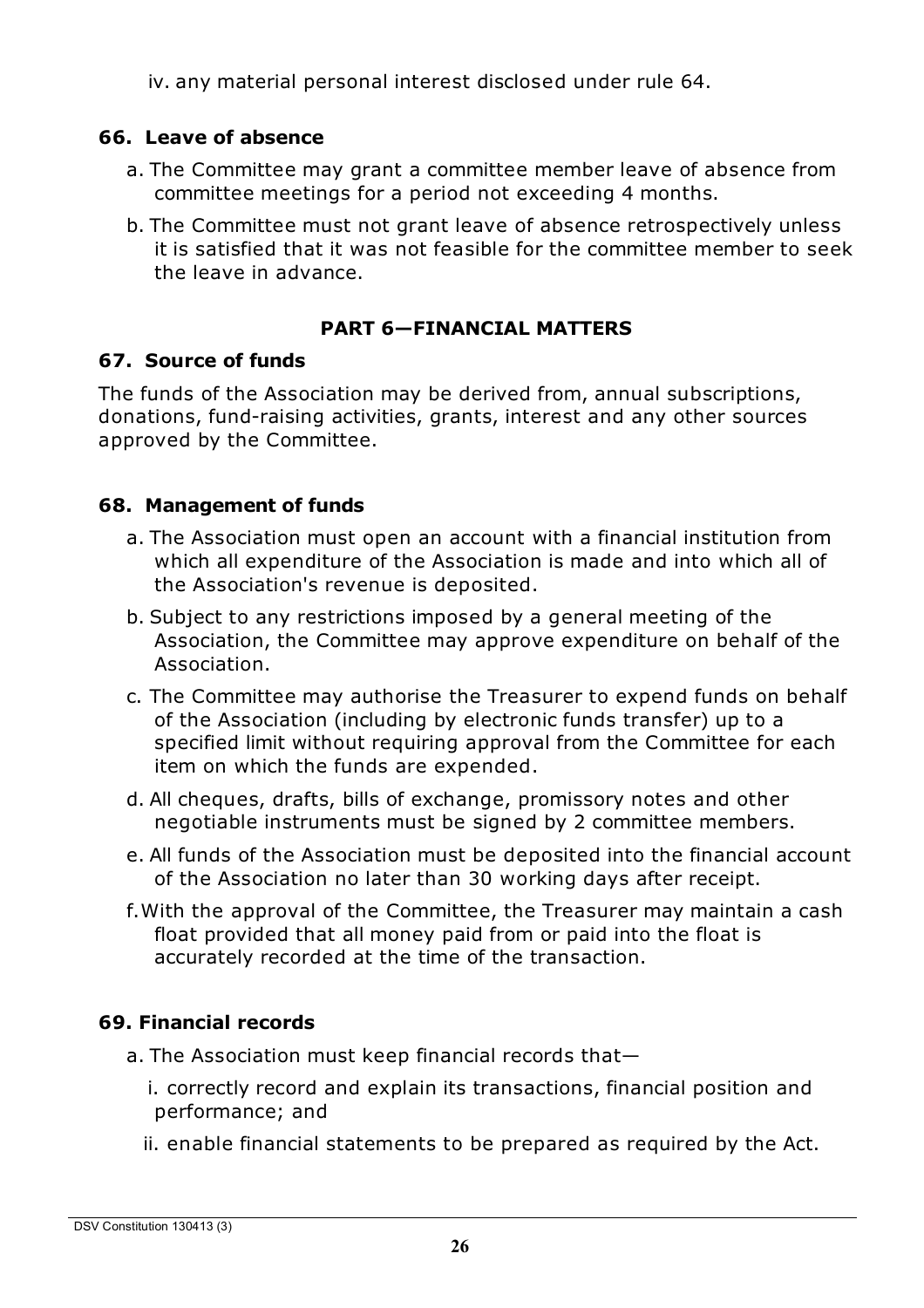- b. The Association must retain the financial records for 7 years after the transactions covered by the records are completed.
- c. The Treasurer must keep in his or her custody, or under his or her control
	- i. the financial records for the current financial year; and
	- ii. any other financial records as authorised by the Committee.

#### **70. Financial statements**

- a. For each financial year, the Committee must ensure that the requirements under the Act relating to the financial statements of the Association are met.
- b. Without limiting sub rule (a), those requirements include
	- i. the preparation of the financial statements;
	- ii. if required, the review or auditing of the financial statements;
	- iii. the certification of the financial statements by the Committee;
	- iv. the submission of the financial statements to the annual general meeting of the Association;
	- v. the lodgement with the Registrar of the financial statements and accompanying reports, certificates, statements and fee.

# **PART 7—GENERAL MATTERS**

## **71. Registered address**

- a. The registered address of the Association is
	- i. the address determined from time to time by resolution of the Committee; or
	- ii. if the Committee has not determined an address to be the registered address—the postal address of the Secretary.

## **72. Notice requirements**

- a. Any notice required to be given to a member or a committee member under these Rules may be given
	- i. by handing the notice to the member personally; or

ii. by sending it by post to the member at the address recorded for the member on the register of members; or

- iii. by email or facsimile transmission.
- b. Sub rule (a) does not apply to notice given under rule 59.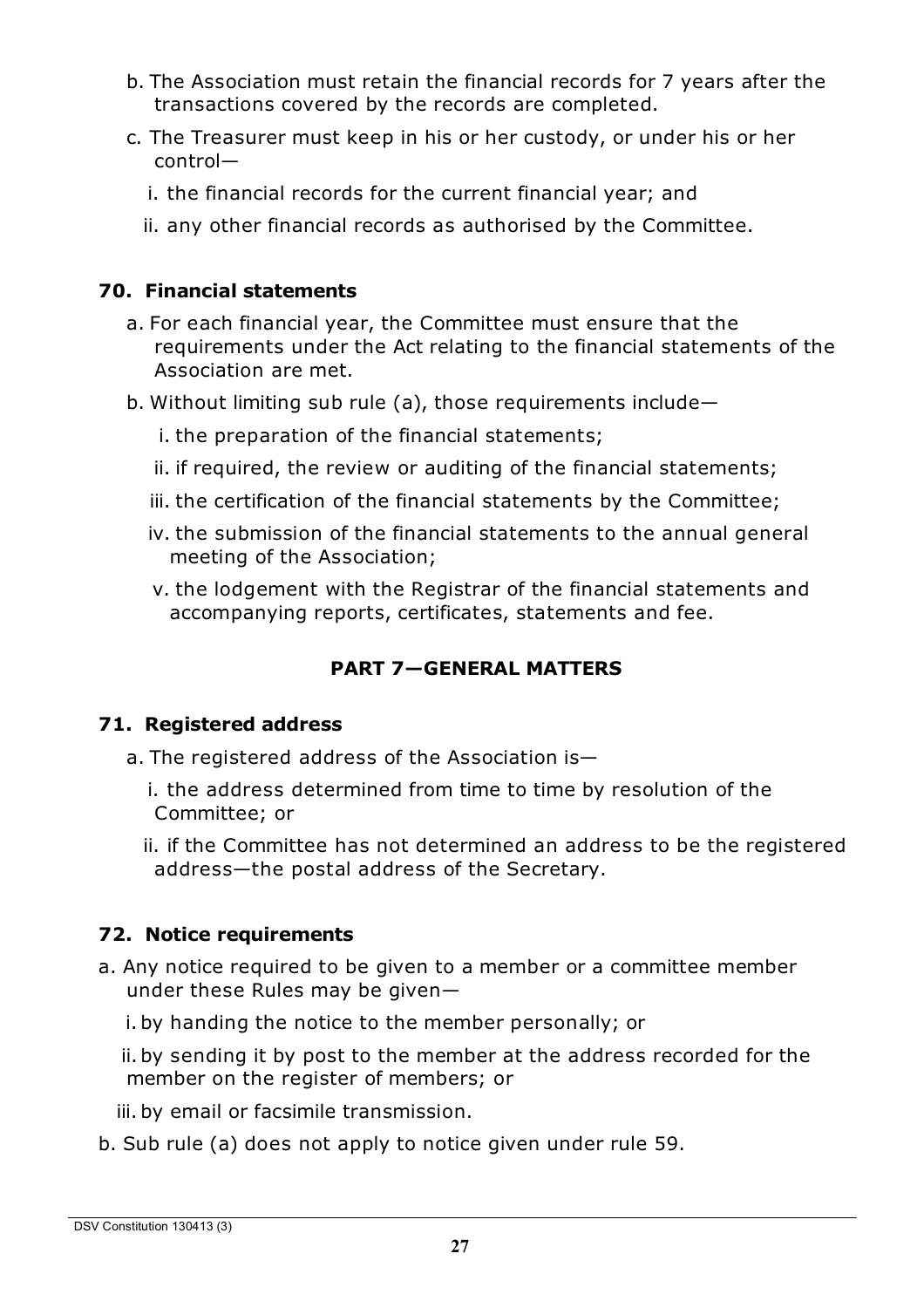c.Any notice required to be given to the Association or the Committee may be given—

- i. by handing the notice to a member of the Committee; or
- ii. by sending the notice by post to the registered address; or
- iii. by leaving the notice at the registered address; or
- iv.if the Committee determines that it is appropriate in the circumstances—
	- 1. by email to the email address of the Association or the Secretary; or
	- 2. by facsimile transmission to the facsimile number of the Association.

## **73. Custody and inspection of books and records**

a. Members may on request inspect free of charge—

i. the register of members;

ii. the minutes of general meetings;

iii. subject to sub rule (b), the financial records, books, securities and any other relevant document of the Association, including minutes of Committee meetings.

- b. The Committee may refuse to permit a member to inspect records of the Association that relate to confidential, personal, employment, commercial or legal matters or where to do so may be prejudicial to the interests of the Association.
- c.The Committee must on request make copies of these rules available to members and applicants for membership free of charge.
- d. Subject to sub rule (b), a member may make a copy of any of the other records of the Association referred to in this rule and the Association may charge a reasonable fee for provision of a copy of such a record.
- e. For purposes of this rule—

i.relevant documents means the records and other documents, however compiled, recorded or stored, that relate to the incorporation and management of the Association and includes the following—

ii.its membership records;

- iii.its financial statements;
- iv.its financial records;
- v. records and documents relating to transactions, dealings, business or property of the Association.

# **74. Winding up and cancellation**

a. The Association may be wound up voluntarily by special resolution.